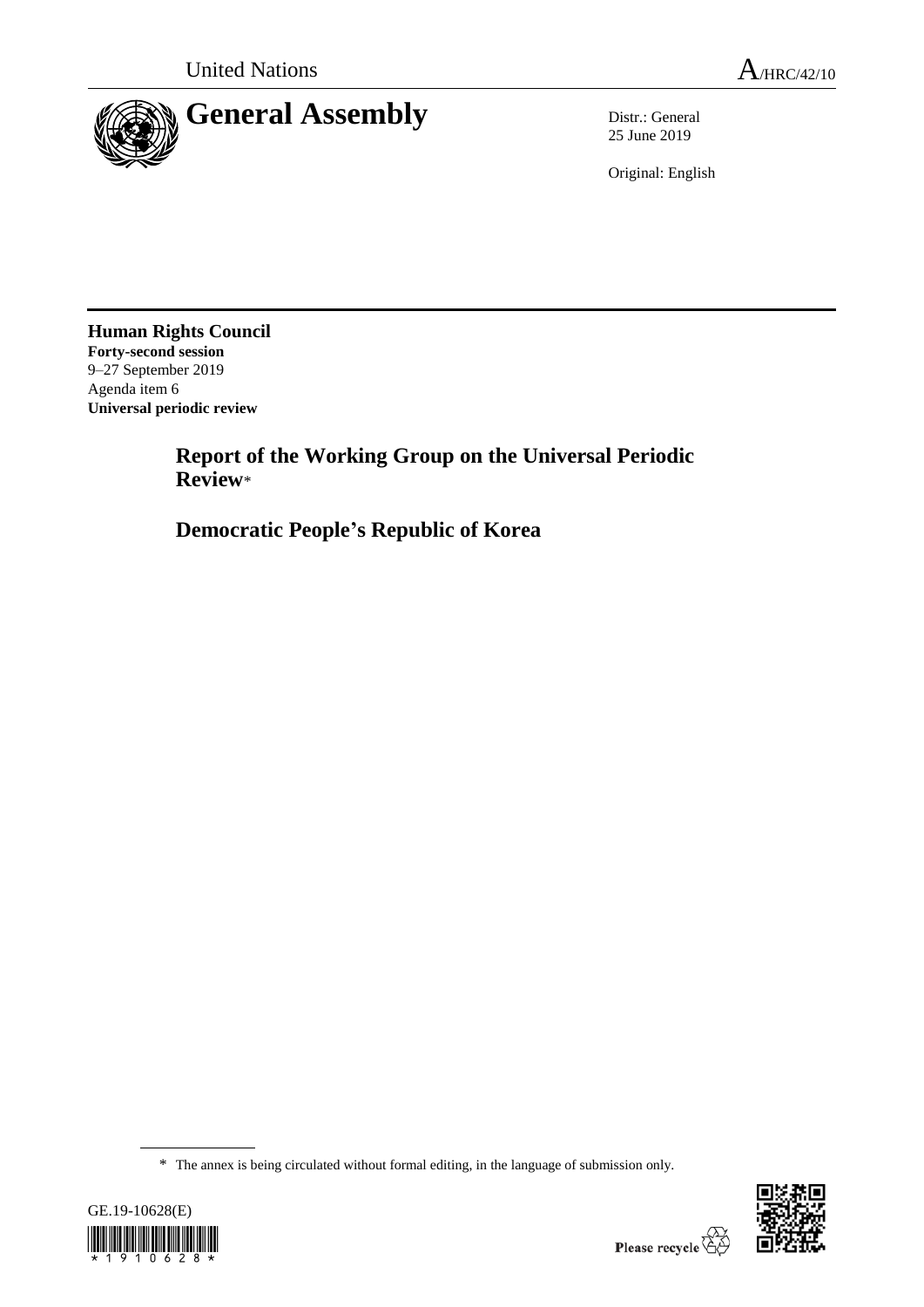## **Introduction**

1. The Working Group on the Universal Periodic Review, established in accordance with Human Rights Council resolution 5/1, held its thirty-third session from 6 to 17 May 2019. The review of the Democratic People's Republic of Korea was held at the 8th meeting, on 9 May 2019. The delegation of the Democratic People's Republic of Korea was headed by the Permanent Representative of the Democratic People's Republic of Korea to the United Nations Office and other international organizations in Geneva, Tae Song Han. At its 14th meeting, held on 14 May 2019, the Working Group adopted the report on the Democratic People's Republic of Korea.

2. On 15 January 2019, the Human Rights Council selected the following group of rapporteurs (troika) to facilitate the review of the Democratic People's Republic of Korea: Eritrea, Fiji and Spain.

3. In accordance with paragraph 15 of the annex to Human Rights Council resolution 5/1 and paragraph 5 of the annex to Council resolution 16/21, the following documents were issued for the review of the Democratic People's Republic of Korea:

(a) A national report submitted/written presentation made in accordance with paragraph 15 (a) (A/HRC/WG.6/33/PRK/1);

(b) A compilation prepared by the Office of the United Nations High Commissioner for Human Rights (OHCHR) in accordance with paragraph 15 (b) (A/HRC/WG.6/33/PRK/2);

(c) A summary prepared by OHCHR in accordance with paragraph 15 (c) (A/HRC/WG.6/33/PRK/3).

4. A list of questions prepared in advance by Angola, Australia, Belgium, Canada, Germany, Portugal, on behalf of the Group of Friends on national implementation, reporting and follow-up, Slovenia, Sweden, the United Kingdom of Great Britain and Northern Ireland and the United States of America was transmitted to the Democratic People's Republic of Korea through the troika. These questions are available on the website of the universal periodic review.

# **I. Summary of the proceedings of the review process**

### **A. Presentation by the State under review**

5. The delegation expressed the hope that the third cycle review of the Democratic People's Republic of Korea would promote a correct understanding of the human rights situation in the country, enabling the international community to adopt a proper viewpoint and attitude towards the country that were free from any bias and discrimination.

6. The State was the embodiment of the *juche* idea, requiring that people be placed at the centre of all considerations. Significant achievements had been made in the field of the promotion and protection of human rights.

7. Treaty-specific national coordinating committees had been integrated into a National Committee for the Implementation of the International Human Rights Treaties. The Institute of Human Rights had been established to raise public awareness about human rights.

8. Efforts were being made to reinvigorate all sectors of the national economy and to improve the livelihood of people. Medical establishments had been built and many hospitals were being upgraded, introducing modern medical science and technologies and methods of medical treatment.

9. Residential buildings had been built in the capital, provided to the working people free of charge, while tens of thousands of houses and welfare facilities had been built or renovated across the country.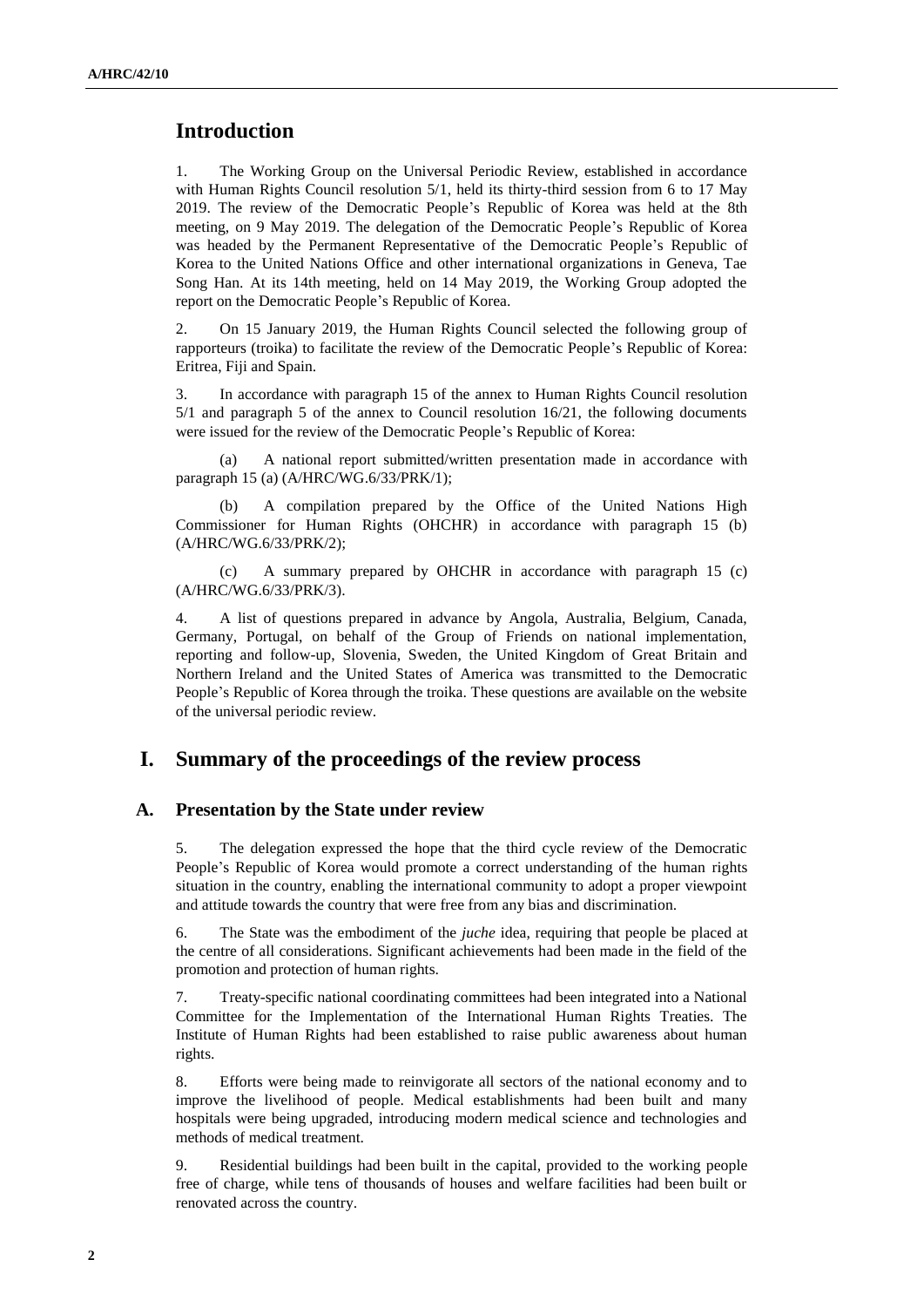10. Children received free education under the 12-year compulsory education system. The position of women in all spheres of the State and public life had been strengthened, older persons were held in high esteem, and persons with disabilities were under the special care and protection of the State and society.

11. Periodic reports had been submitted to the Committee on the Rights of the Child and the Committee on the Elimination of Discrimination against Women, which had conducted subsequent reviews. Upon the invitation of the State, the Special Rapporteur on the rights of persons with disabilities had visited the country.

12. In its efforts to promote human rights, the country had faced obstacles, particularly the resolutions adopted by the Human Rights Council and the General Assembly. Those resolutions were politically motivated and a manifestation of selectivity and double standards. They were based on fabricated information whose sources were the false testimonies of "defectors".

13. Sanctions imposed by the Security Council hampered State efforts to protect and promote human rights. They obstructed trade and blocked the delivery of medicines and medical appliances for children, women and persons with disabilities, and made it difficult for the United Nations agencies and humanitarian actors operating in the country to carry out their missions.

#### **B. Interactive dialogue and responses by the State under review**

14. During the interactive dialogue, 88 delegations made statements. Recommendations made during the dialogue are to be found in section II of the present report.

15. Togo noted that the ratification of several international human rights instruments showed the willingness of the Government to promote and protect the human rights of all its citizens.

16. Turkmenistan commended the State for the establishment of the National Committee for the Implementation of the International Human Rights Treaties.

17. Ukraine regretted the unwillingness of the Government to cooperate with the United Nations bodies, in particular the Human Rights Council.

18. The United Kingdom remained deeply concerned by reports of ongoing, widespread and systematic human rights violations and urged immediate and unhindered access for human rights actors.

19. The United States was deeply concerned about the 80,000 to 120,000 individuals held in deplorable conditions in political prison camps.

20. Uruguay commended the State for the creation of the National Committee for the Implementation of the International Human Rights Treaties.

21. The Bolivarian Republic of Venezuela noted that the unilateral coercive sanctions were obstructing the distribution of medicines and the provision of medical services to children, women and persons with disabilities.

22. Viet Nam commended the State for the establishment of the National Committee for the Protection of Persons with Disabilities, and the amendment of the Socialist Labour Law extending the period of maternity leave.

23. Zimbabwe noted that new laws had been enacted on vocational education, dissemination of science and technology, disaster prevention, relief and recovery, and welfare services.

24. Afghanistan remained concerned about the lack of cooperation with the human rights mechanisms of the Human Rights Council and the limitations in people's access to their basic needs.

25. Algeria welcomed the adoption of laws on education and vocational training, and legislative reforms undertaken in the field of labour law.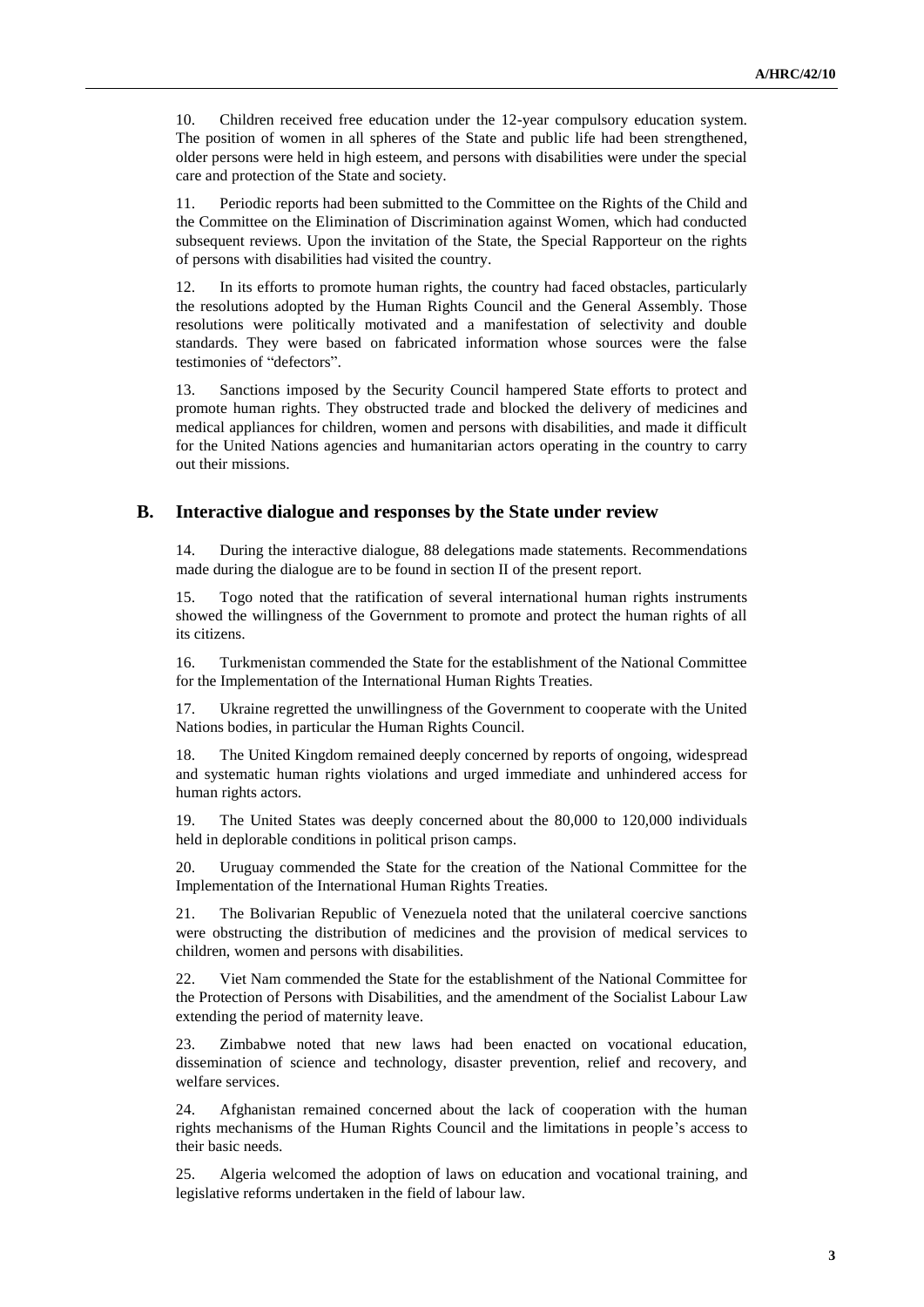26. Argentina noted the country visit of the Special Rapporteur on the rights of persons with disabilities.

27. Australia noted that the commission of inquiry on human rights in the Democratic People's Republic of Korea had identified human rights violations amounting to crimes against humanity.

28. Austria regretted that the country's cooperation with United Nations mechanisms and independent monitors remained very limited.

29. Italy welcomed the ratification of the Optional Protocol to the Convention on the Rights of the Child on the sale of children, child prostitution and child pornography and the Convention on the Rights of Persons with Disabilities.

30. Belarus noted the establishment of the National Committee for the Implementation of the International Human Rights Treaties.

31. Belgium stated that the human rights situation in the country remained of great concern.

32. Bhutan welcomed the ratification of the Optional Protocol to the Convention on the Rights of the Child on the sale of children, child prostitution and child pornography and the Convention on the Rights of Persons with Disabilities.

33. The Plurinational State of Bolivia commended the State for the establishment of the Institute of Human Rights under the Academy of Social Sciences.

34. Botswana noted the adoption of the Five-Year Strategy for National Economic Development (2016–2020), covering education, health, labour and construction.

35. Brazil remained deeply concerned about the persistent reports of grave and systematic violations of human rights, including restrictions on civil and political rights.

36. Bulgaria acknowledged that the findings of the commission of inquiry remained relevant.

37. Burundi commended the State for the establishment of the National Committee for the Implementation of the International Human Rights Treaties.

38. Cambodia made recommendations.

39. Canada was deeply concerned by the situation of human rights and noted the importance of greater access for United Nations mechanisms.

40. Chile reiterated its concern about the human rights situation in the country and encouraged cooperation with United Nations mechanisms and programmes, through greater openness and dialogue.

41. China appreciated the efforts made to formulate and implement the Five-Year Strategy for National Economic Development (2016–2020), continuously improve people's living standards, attach importance to the rights of children, women and persons with disabilities, and take measures to meet people's increasing demand for cultural life.

42. Costa Rica made recommendations.

43. Côte d'Ivoire encouraged the State to continue ratifying international human rights treaties.

44. Croatia urged the Government to grant immediate access to all special procedures, expressed concern at the widespread human rights abuses and violations, and encouraged the Government to establish a national human rights institution.

45. Cuba noted action taken to advance access to and the quality of health and education services.

46. Czechia stated that numerous credible reports still suggested that the human rights situation in the country remained of grave concern.

47. The Democratic Republic of the Congo welcomed the ratification of the Convention on the Rights of Persons with Disabilities.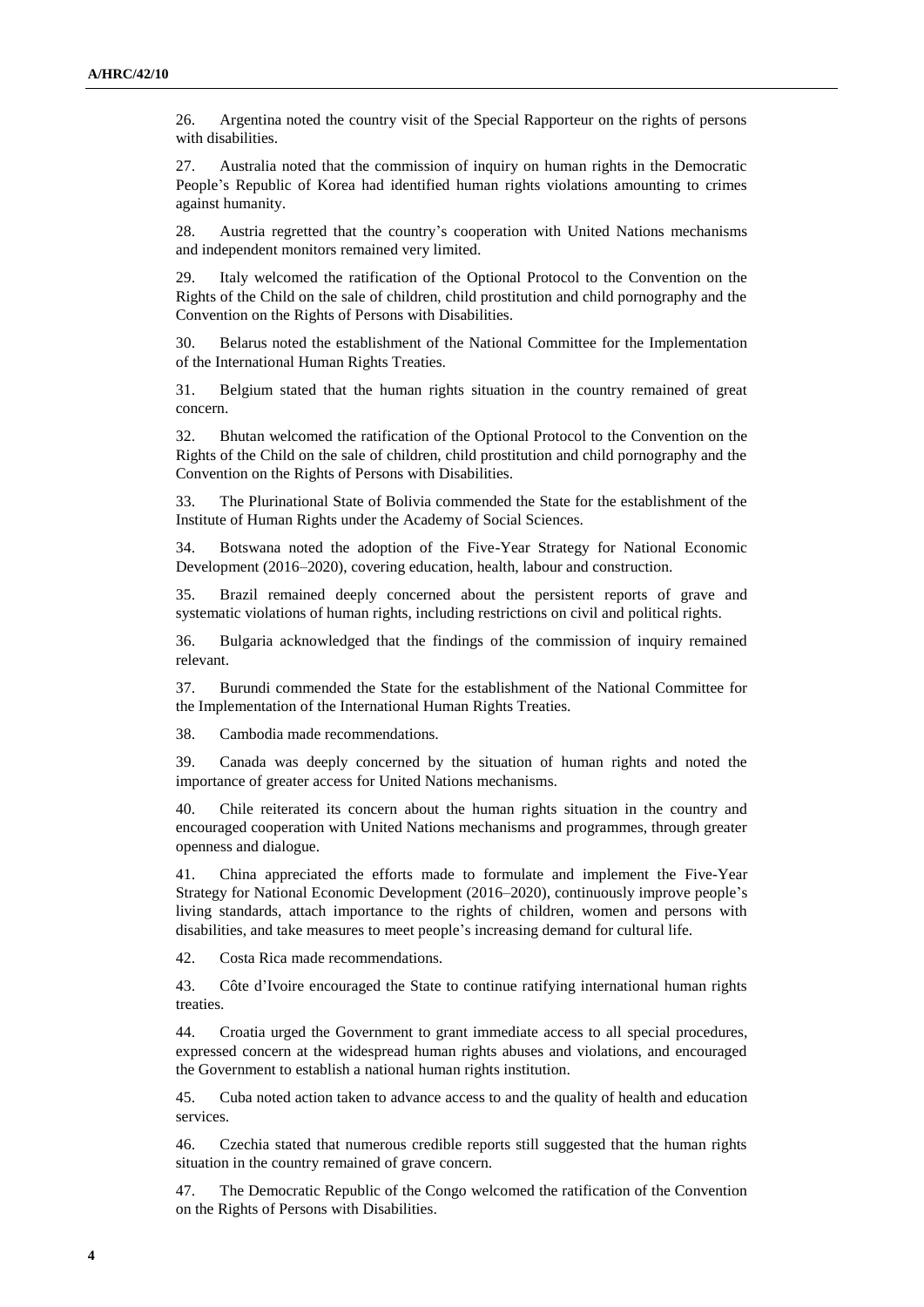48. Denmark welcomed the first ever visit to the country by an independent expert designated by the Human Rights Council, but remained deeply concerned about the very grave and serious human rights situation.

49. Ecuador noted the ratification of the Convention on the Rights of Persons with Disabilities and the Optional Protocol to the Convention on the Rights of the Child on the sale of children, child prostitution and child pornography.

50. Egypt noted the efforts made to develop the education and health sectors and the attention given to the rights of persons with disabilities and older persons.

51. Equatorial Guinea welcomed the promulgation and reforms of various human rights laws and noted the Government's commitment to education.

52. Estonia urged the Government to fully implement commitments made, including under international human rights treaties.

53. Ethiopia noted the ratification of international instruments and the enactment of human rights-related laws. It commended the State for the establishment of secondary technical schools and the nationwide telemedicine system.

54. Fiji commended the Government for its environmental legislation, including the Law on Disaster Prevention, Relief and Recovery and the Law on Environmental Protection.

55. Finland encouraged the Government to fully engage with the United Nations human rights system, including the commission of inquiry, the Special Rapporteur on the situation of human rights in the Democratic People's Republic of Korea and other United Nations bodies and mechanisms.

56. France made recommendations.

57. Georgia acknowledged the Government's ratification of and accession to a number of international legal instruments and urged it to cooperate with all special procedures.

58. Germany welcomed the visit of the Special Rapporteur on the rights of persons with disabilities and noted that some improvements for persons with disabilities had been made.

59. Greece noted the ratification of the Convention on the Rights of Persons with Disabilities and the visit of the Special Rapporteur on the rights of persons with disabilities.

60. Haiti noted the State's efforts to improve the quality of life of its people, despite the heavy economic sanctions.

61. Honduras made recommendations.

62. Iceland noted some positive steps but regretted that the serious human rights situation remained unchanged.

63. Indonesia welcomed the establishment of the National Committee for the Protection of Persons with Disabilities and the progress made towards the realization of economic, social and cultural rights.

64. The delegation of the Democratic People's Republic of Korea stated that freedom of expression was constitutionally entrenched. The right of citizens to submit complaints and petitions was guaranteed by the Law on Complaints and Petitions and the availability of robust complaints machinery. Interference in the complaints procedure, including through reprisals, was prohibited by the Law on Complaints and Petitions and the Criminal Law.

65. Through the organization of presentations, seminars, exhibitions, shows, contests and forums, citizens were provided with opportunities to freely express themselves and share their views. The State restricted the right to freedom of expression when it infringed the rights or reputation of others, or was detrimental to the protection of national security, public order, or public health or morals, as stipulated in the Criminal Law and other related laws.

66. Regarding access to information, the intranet's coverage and its quality had been enhanced. Digital libraries, information technology centres and mobile libraries had been set up, including in provinces and at the county level.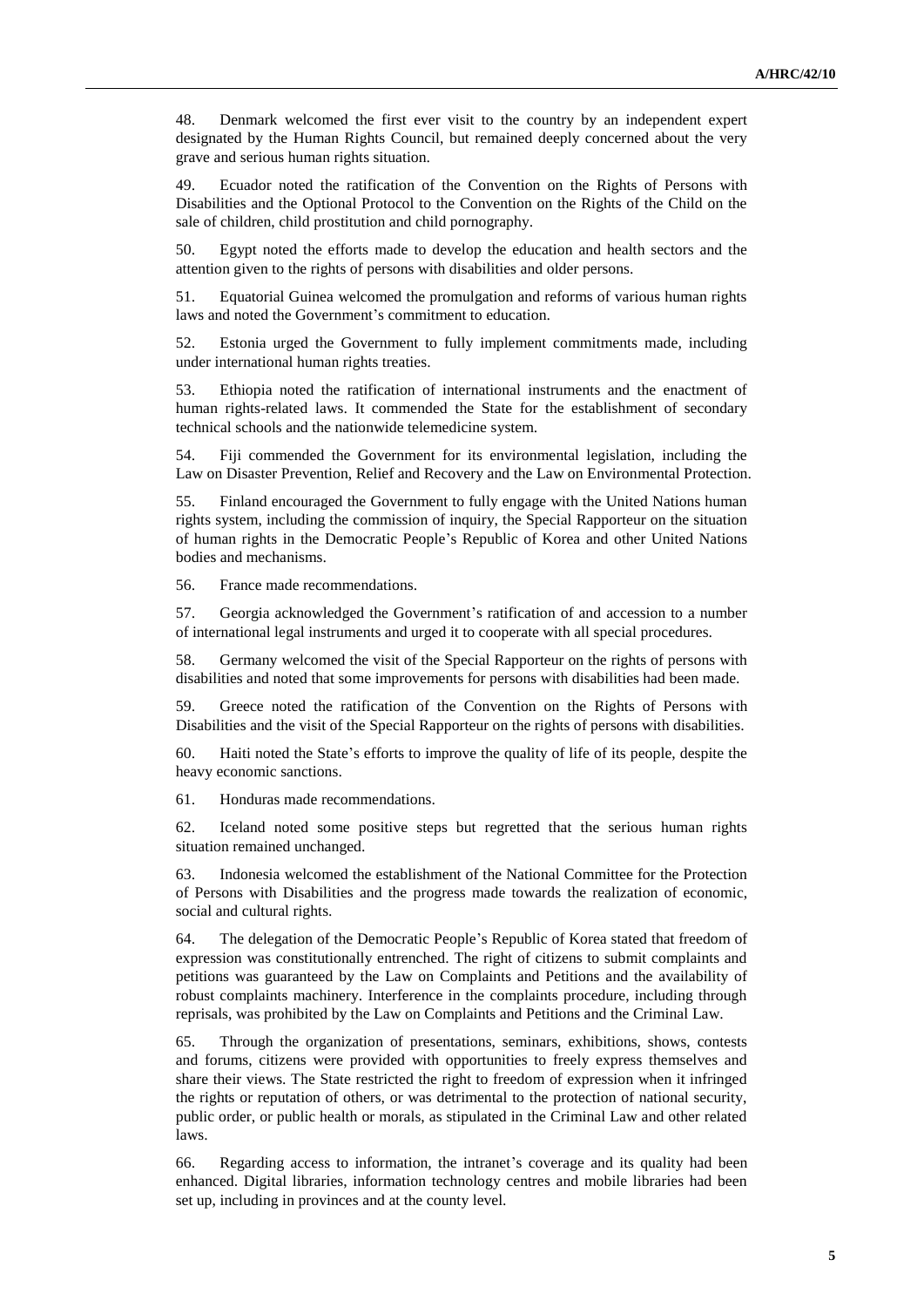67. To address the food problem, the Law on Farms had been amended and the Regulations on the Responsible Management of Farms had been adopted. Additionally, significant resources had been devoted to the agricultural sector. The State had also set up cereal stores in provinces, cities and counties for the sale of surplus cereal, which had contributed to keeping the price of cereal stable and implementing the State's food administration policy.

68. Freedom of religion, as well as the restrictions upon its exercise, was explicitly provided for in article 68 of the Constitution. The State respected religious life and ceremonies; however, it did not condone or tolerate any attempts or manoeuvres by the hostile forces to use religion as a means to overthrow its political system or violate public order.

69. The State had strengthened its National Committee for the Implementation of the International Human Rights Treaties and reorganized its internal structure, enhancing the role of its secretariat and system of data collection. It was conducting awareness-raising campaigns, publishing human rights-related materials, preparing reports to the international human rights mechanisms and distributing their recommendations.

70. The *songbun* system of social classification was not practised in the country. All citizens had, and enjoyed, equal rights in all spheres, and domestic legislation provided for the principles of equality and non-discrimination. The State paid special attention to those most in need and took care of them, ensuring that no one was left behind.

71. Concerning law enforcement and judicial matters, the principle of division of powers had long been adhered to in the country. The right to a fair trial was guaranteed by law. The rights of accused persons were guaranteed by the Criminal Procedure Law, in accordance with the requirements of the relevant international conventions. The right to appeal was guaranteed.

72. Public prosecutors were empowered by law to exercise oversight over the proceedings of investigations, preliminary examinations and trials to ensure that law enforcement officials did not commit violations of the law. Additionally, criminal proceedings were recorded, including the interrogation and examination of suspects and accused persons, and submitted to court review.

73. Regarding reform institutions, the labour performed by prisoners as required by a conclusive court judgment did not qualify as forced labour. Prisoners were treated in conformity with the United Nations Standard Minimum Rules for the Treatment of Prisoners (the Nelson Mandela Rules). Monitoring of reform institutions was undertaken by the prosecutors in the concerned area.

74. The Criminal Law and the Criminal Procedure Law did not contain terms such as "political prisoner" or "political prison camps". Those laws stated that those who had committed offences against the State or other ordinary crimes should be committed to reform institutions.

75. The death penalty was imposed on those who had committed crimes against the State and those who had committed extremely serious and unpardonable crimes. Such cases were tried in the provincial courts, and subsequently brought before the Central Court and then the Presidium of the Supreme People's Assembly for review and approval. The death penalty was not imposed on those who were under 18 years of age at the time that they had committed the offence. It was also not carried out against pregnant women. The death penalty was carried out in public only in rare cases, after strong requests by the victim's family and other concerned persons.

76. The Criminal Law did not contain the penalty of "guilt by association".

77. Those who had crossed the border for economic reasons without permission were not subjected to any punishment, but were given warnings and were allowed to resume their normal life. Fugitives from justice and those who were repatriated from the neighbouring country for having committed serious violations of the law, such as smuggling, were dealt with in accordance with the law.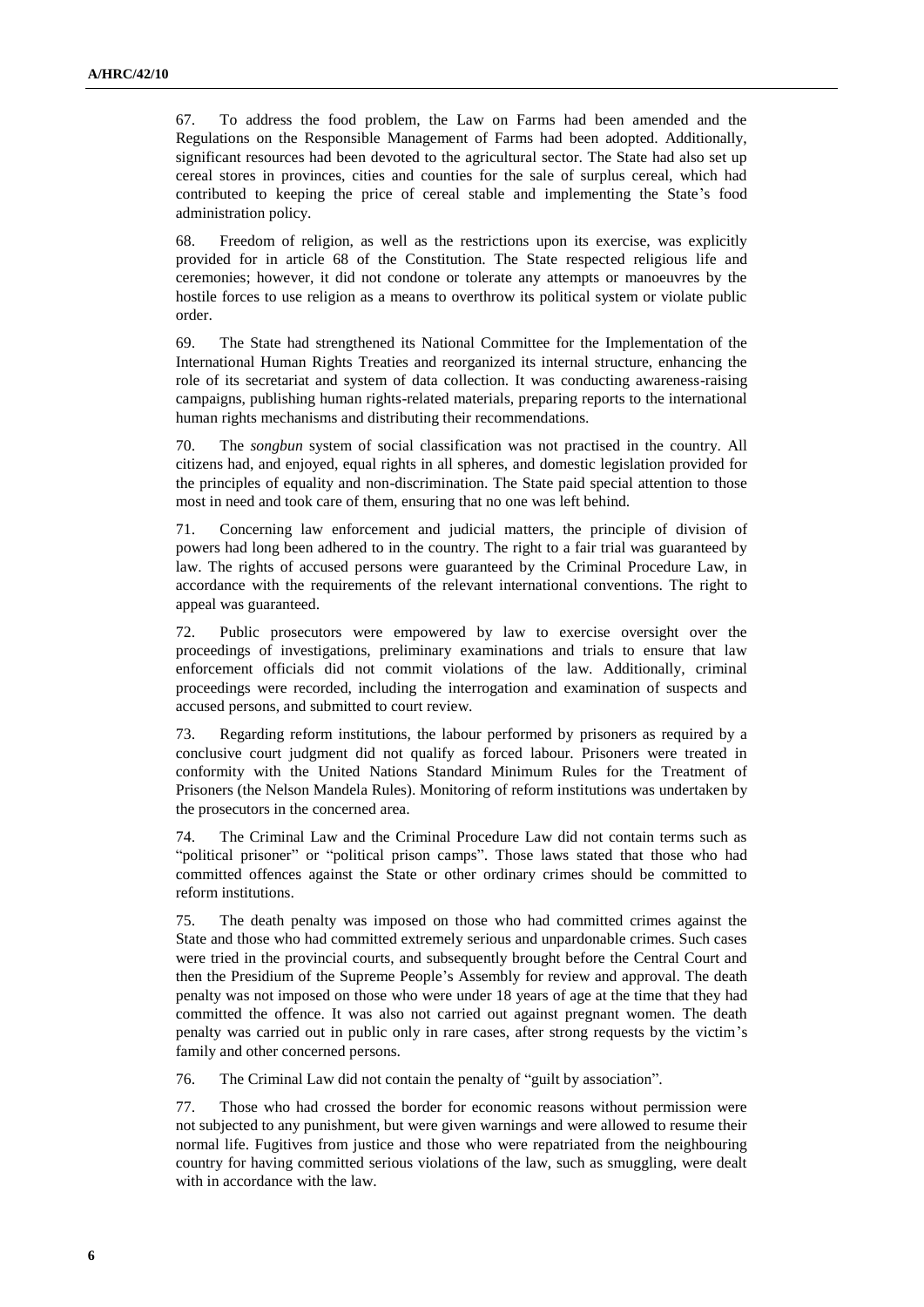78. The State had introduced universal 12-year compulsory education, which was provided free of charge. The State also provided support, such as textbooks, teaching materials, educational equipment and transportation. It had renovated schools in rural areas in order to eliminate the differences between urban and rural areas in the education sector. Efforts had been made to connect all universities and many schools to the intranet. Curriculum and teaching content for vocational education had been updated and the distance education system had been further improved. The State was making great efforts with regard to strengthening human rights education, and paid special attention to raising awareness of human rights among officials working in government and law enforcement agencies.

79. The law prohibited any form of child labour. Activities that students conducted on farms were educational in nature and were in line with the school curriculum.

80. The Islamic Republic of Iran recognized the efforts made to improve the situation of women and the submission of some national reports to treaty bodies.

81. Iraq welcomed the mechanism for drafting the national report and hoped that recently adopted legislation would improve the human rights situation in the country.

82. Ireland remained concerned that little progress had been made in addressing the systemic human rights violations in the country.

83. Israel made recommendations.

84. Japan noted that the issue of abductions needed to be urgently resolved and stated that Japan and the Democratic People's Republic of Korea should overcome mutual distrust and deepen cooperation.

85. Kuwait welcomed the positive participation of the Government in the third cycle of the universal periodic review and hoped that it would improve the human rights situation.

86. The Lao People's Democratic Republic welcomed measures to provide legal guarantees for citizens' enjoyment of their political, economic, social and cultural rights.

87. Latvia noted the visit to the country by the Special Rapporteur on the rights of persons with disabilities, but regretted the lack of cooperation with other special procedure mandate holders.

88. Luxembourg expressed deep concern at the human rights situation, including the mass imprisonment of people without a fair trial and the use of torture in political prison camps.

89. Maldives welcomed the ratification of the Convention on the Rights of Persons with Disabilities and the facilitation of the visit to the country by the Special Rapporteur on the rights of persons with disabilities.

90. Mexico welcomed the ratification of the Optional Protocol to the Convention on the Rights of the Child on the sale of children, child prostitution and child pornography and the establishment of the Institute of Human Rights.

91. Montenegro strongly condemned the use of the death penalty, torture, continued restrictions of the freedom of expression and communication, systematic abductions, enforced disappearance and political prison camps.

92. Mozambique praised the Government for having submitted reports to some treaty bodies and for having welcomed the visit to the country by the Special Rapporteur on the rights of persons with disabilities.

93. Myanmar commended the State for the adoption or amendment of several pieces of human rights-related legislation, including its labour laws.

94. Namibia encouraged the Government to continue orienting its economic development towards the creation of an affluent and cultural life for its people.

95. Nepal applauded the measures taken to improve the social services and commended the State for the ratification of the Convention on the Rights of Persons with Disabilities.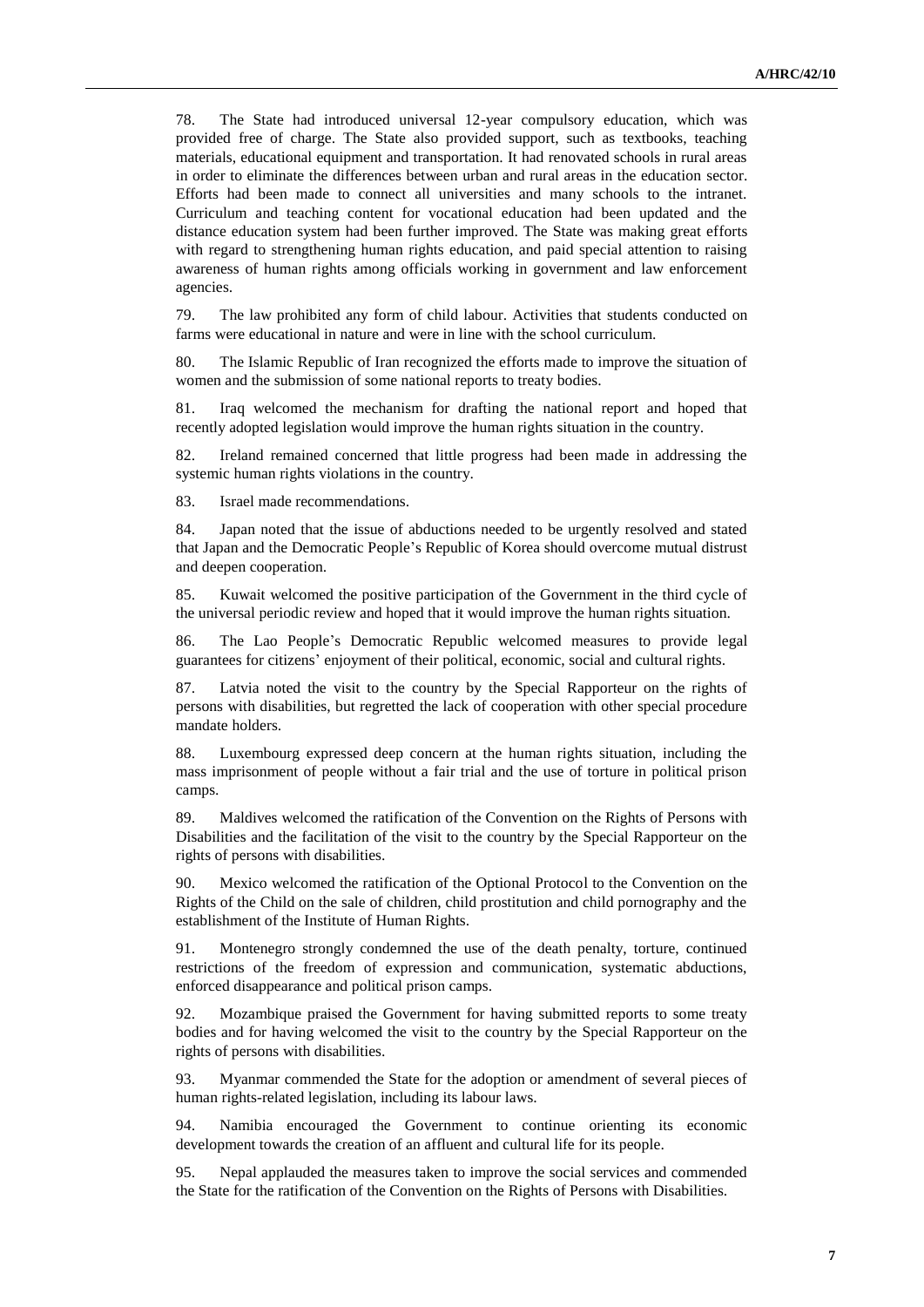96. The Netherlands urged the Government to grant immediate and unrestricted access for international humanitarian agencies to all parts of the country.

97. New Zealand encouraged the country to become a member of the International Labour Organization (ILO) and to introduce and implement core labour standards.

98. Nicaragua made recommendations.

99. Nigeria commended the Government for its continued cooperation and engagement with human rights mechanisms and its efforts in protecting and empowering women and other vulnerable groups.

100. Norway remained deeply concerned about the grave human rights violations in the country, as well as about the situation of vulnerable groups, in particular children.

101. Oman valued the enactment of relevant human rights legislation.

102. Pakistan noted with appreciation the engagement with the international human rights framework.

103. The Philippines acknowledged efforts made to implement the Law on the Protection and Promotion of Women's Rights and measures taken to increase the proportion of women in public posts.

104. Poland considered the Government's involvement in the universal periodic review process as a sign of its willingness to engage constructively with the international community.

105. Portugal was concerned about the long-standing, systematic and widespread gross violations of human rights.

106. The Republic of Korea appreciated the ratification of the Convention on the Rights of Persons with Disabilities and stated that the issue of separated families was an urgent humanitarian and human rights issue.

107. The Russian Federation welcomed the Strategy for the Protection of Persons with Disabilities (2018–2020) and initiatives taken to protect and improve the rights of children.

108. Senegal welcomed the adoption of measures to implement the accepted recommendations from the second cycle of the universal periodic review.

109. Serbia commended the State for the establishment of the National Committee for the Implementation of the International Human Rights Treaties.

110. Singapore noted positive steps taken to promote and protect the rights of persons with disabilities, including the establishment of committees for the protection of persons with disabilities at the national, provincial, city and county levels.

Slovenia encouraged the State to fully cooperate with special procedures and other human rights mechanisms and remained concerned about violations of economic, social and cultural rights.

Spain welcomed the visit of the Special Rapporteur on the rights of persons with disabilities, and expressed concern about the *songbun* system.

113. The State of Palestine encouraged the Government to ensure that adopted legislation was in accordance with international standards.

114. Sweden welcomed the submission of the report to the Committee on the Rights of Persons with Disabilities, but remained seriously concerned about the overall human rights situation.

115. Switzerland was extremely concerned about serious, systematic and general human rights violations, including restrictions on freedom of expression and the right to privacy and repression against political dissidents.

116. The Syrian Arab Republic commended the State for the ratification of the Convention on the Rights of Persons with Disabilities and the Optional Protocol to the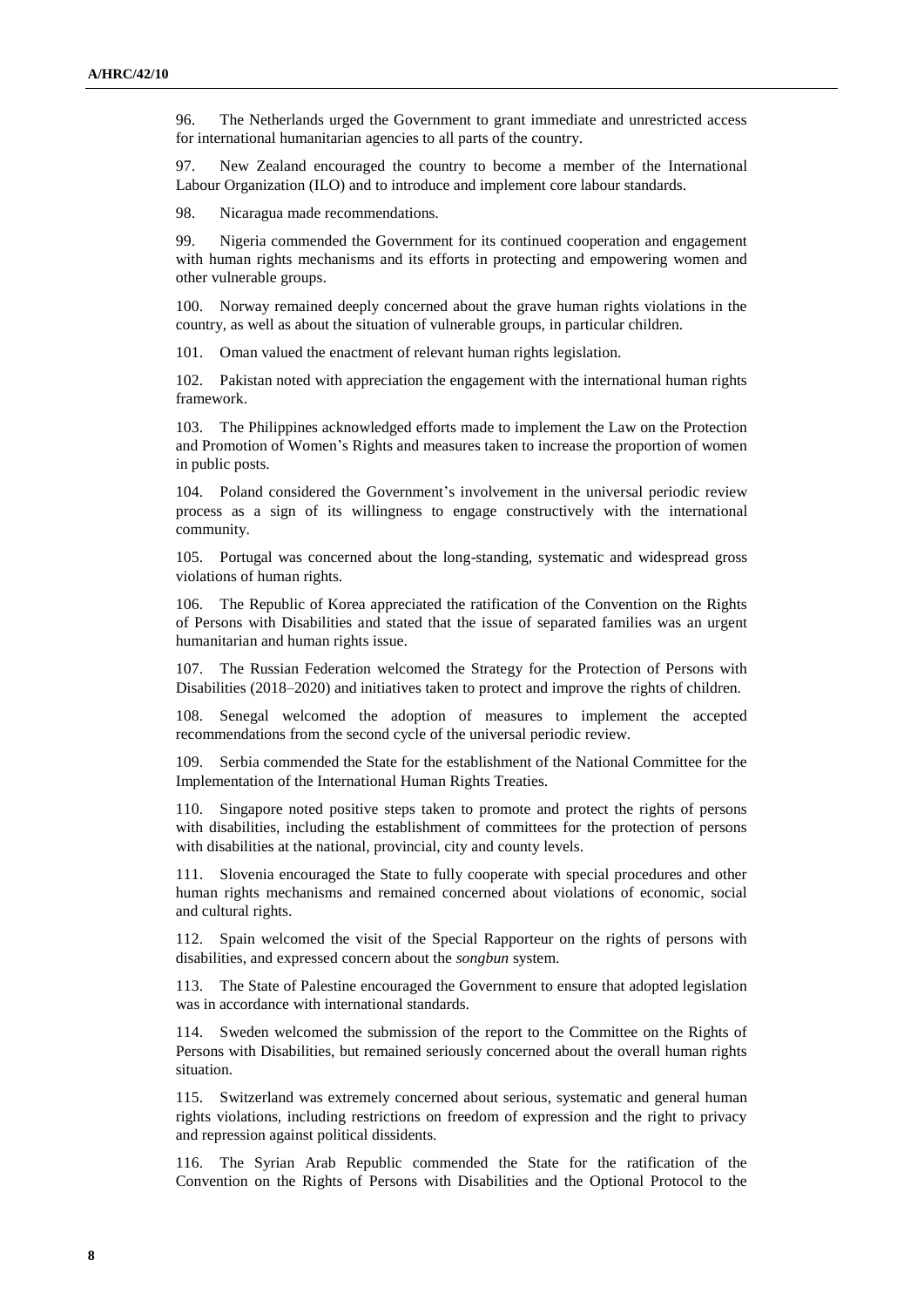Convention on the Rights of the Child on the sale of children, child prostitution and child pornography.

117. Thailand welcomed the continued engagement with the universal periodic review mechanism and some treaty bodies and special procedures.

118. Timor-Leste noted with appreciation the establishment of the National Committee for the Implementation of the International Human Rights Treaties and the National Committee for the Protection of Persons with Disabilities.

119. The delegation of the Democratic People's Republic of Korea stressed that the State had put in place an elaborate and well-developed health-care system. All services were provided free of charge. The State had prioritized enhancement of the quality of medical services, including through the Midterm Strategy for the Development of the Health Sector (2016–2020). Significant resources had been devoted to upgrading health facilities, including at the county level. The State was making efforts to ensure an adequate supply of medicines.

120. To address the issue of malnutrition, the State had extended the period of maternity leave and standard food had been provided to women and children. The Strategy and Action Plan to Control Child and Maternal Malnutrition and the Education Strategy for Reproductive Health had been implemented.

121. On the issue of abductions, there had been no abducted foreign nationals other than Japanese in the country to date. The issue had been fundamentally and completely resolved thanks to the country's sincere efforts under the Pyongyang Declaration of September 2002 between the Democratic People's Republic of Korea and Japan.

122. The biggest obstacle in the State's efforts for the promotion and protection of human rights were the sanctions of the Security Council and the unilateral sanctions imposed by several countries. The real victims of the sanctions were children, women, older persons and persons with disabilities. The sanctions should be lifted immediately.

123. The State was conducting wide-ranging consultations with all stakeholders on the issue of accession to international conventions that it had not yet ratified. The State was not opposed to the objectives and requirements of those conventions and reflected them in domestic laws and implemented them to suit its reality. It would also continue to maintain close cooperation with treaty bodies and implement their recommendations, as appropriate.

124. Regarding cooperation with the Special Rapporteur on the situation of human rights in the Democratic People's Republic of Korea, the State categorically rejected the "resolution" and the "Special Rapporteur" and would continue to do so. The "Special Rapporteur" was a political tool of the hostile forces, submitting annual reports to the Human Rights Council and the General Assembly that disparaged and slandered the country based on the false testimonies of the "defectors". It also rejected the report of the commission of inquiry (A/HRC/25/63).

125. The State highly valued dialogue and cooperation for the promotion and protection of human rights, in particular through the universal periodic review mechanism.

### **II. Conclusions and/or recommendations**

126. **The following recommendations will be examined by the Democratic People's Republic of Korea, which will provide responses in due time, but no later than the forty-second session of the Human Rights Council:**

126.1 **Continue to consider the possibility of the Democratic People's Republic of Korea acceding to other international human rights treaties (Belarus);**

126.2 **Consider ratifying the international human rights instruments to which it is not yet a party (Plurinational State of Bolivia); Consider ratifying other core human rights instruments, to which it has not become a party (Indonesia);**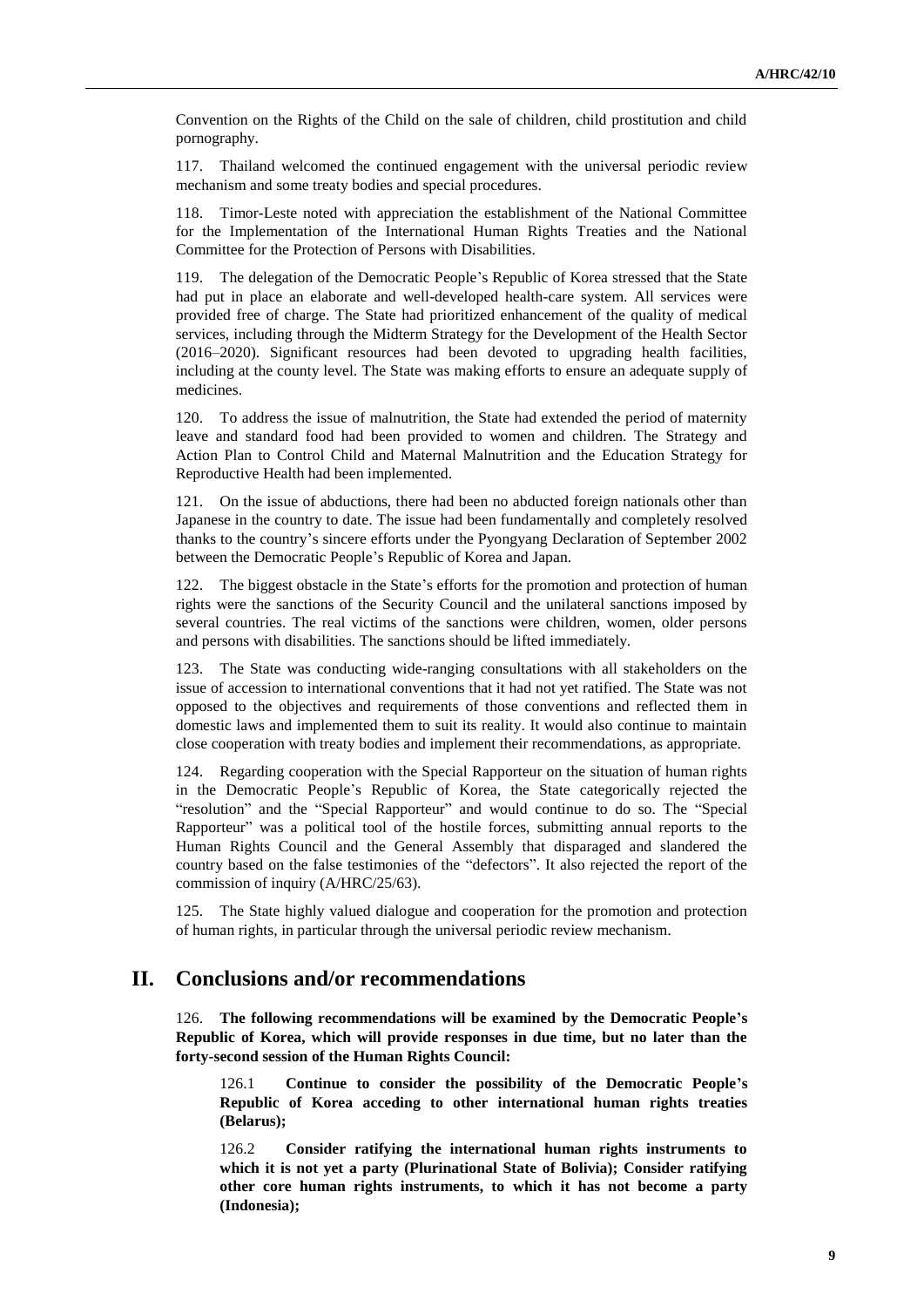126.3 **Consider ratifying the main international human rights instruments to which it is not yet a party (Côte d'Ivoire);**

126.4 **Continue the efforts to accede to all core human rights instruments (Estonia);**

126.5 **Ratify all remaining main human rights instruments, in particular the Convention against Torture and Other Cruel, Inhuman or Degrading Treatment or Punishment and its Optional Protocol (Greece);**

126.6 **Ratify all the core human rights instruments to which it is not yet a party (Honduras);**

126.7 **Consider acceding to the core international human rights treaties to which it is not yet a party (Islamic Republic of Iran);**

126.8 **Continue ratifying the remaining core human rights conventions (Iraq);**

126.9 **Ratify core international human rights conventions, in particular the Convention against Torture and Other Cruel, Inhuman or Degrading Treatment or Punishment and the Second Optional Protocol to the International Covenant on Civil and Political Rights, aiming at the abolition of the death penalty, as previously recommended (Latvia);**

126.10 **Ratify the following instruments: (a) the Second Optional Protocol to the International Covenant on Civil and Political Rights, aiming at the abolition of the death penalty; (b) the Convention against Torture and Other Cruel, Inhuman or Degrading Treatment or Punishment and its Optional Protocol; (c) the Optional Protocol to the International Covenant on Economic, Social and Cultural Rights; and (d) the International Convention for the Protection of All Persons from Enforced Disappearance (Portugal);**

126.11 **Ratify other international human rights instruments to which it is still not a party, including the Convention against Torture and Other Cruel, Inhuman or Degrading Treatment or Punishment and the International Convention on the Elimination of All Forms of Racial Discrimination (Republic of Korea);**

126.12 **Accede to the core international human rights treaties to which it is not yet a State party and thoroughly implement its obligations under the treaties to which it is a party (State of Palestine);**

126.13 **Ratify the International Convention on the Elimination of All Forms of Racial Discrimination (Georgia);**

126.14 **Ratify the International Convention on the Elimination of All Forms of Racial Discrimination (Montenegro);**

126.15 **Ratify the Convention against Torture and Other Cruel, Inhuman or Degrading Treatment or Punishment (Togo);**

126.16 **Ratify the Convention against Torture and Other Cruel, Inhuman or Degrading Treatment or Punishment and the International Convention on the Elimination of All Forms of Racial Discrimination (Burundi);**

126.17 **Intensify efforts for the ratification of the Convention against Torture and Other Cruel, Inhuman or Degrading Treatment or Punishment (Chile);**

126.18 **Ratify the Convention against Torture and Other Cruel, Inhuman or Degrading Treatment or Punishment (Denmark) (Montenegro) (Senegal);**

126.19 **Put in place time-bound plans for accession to the Convention against Torture and Other Cruel, Inhuman or Degrading Treatment or Punishment (United Kingdom of Great Britain and Northern Ireland);**

126.20 **Ratify the Convention against Torture and Other Cruel, Inhuman or Degrading Treatment or Punishment and its Optional Protocol (Georgia);**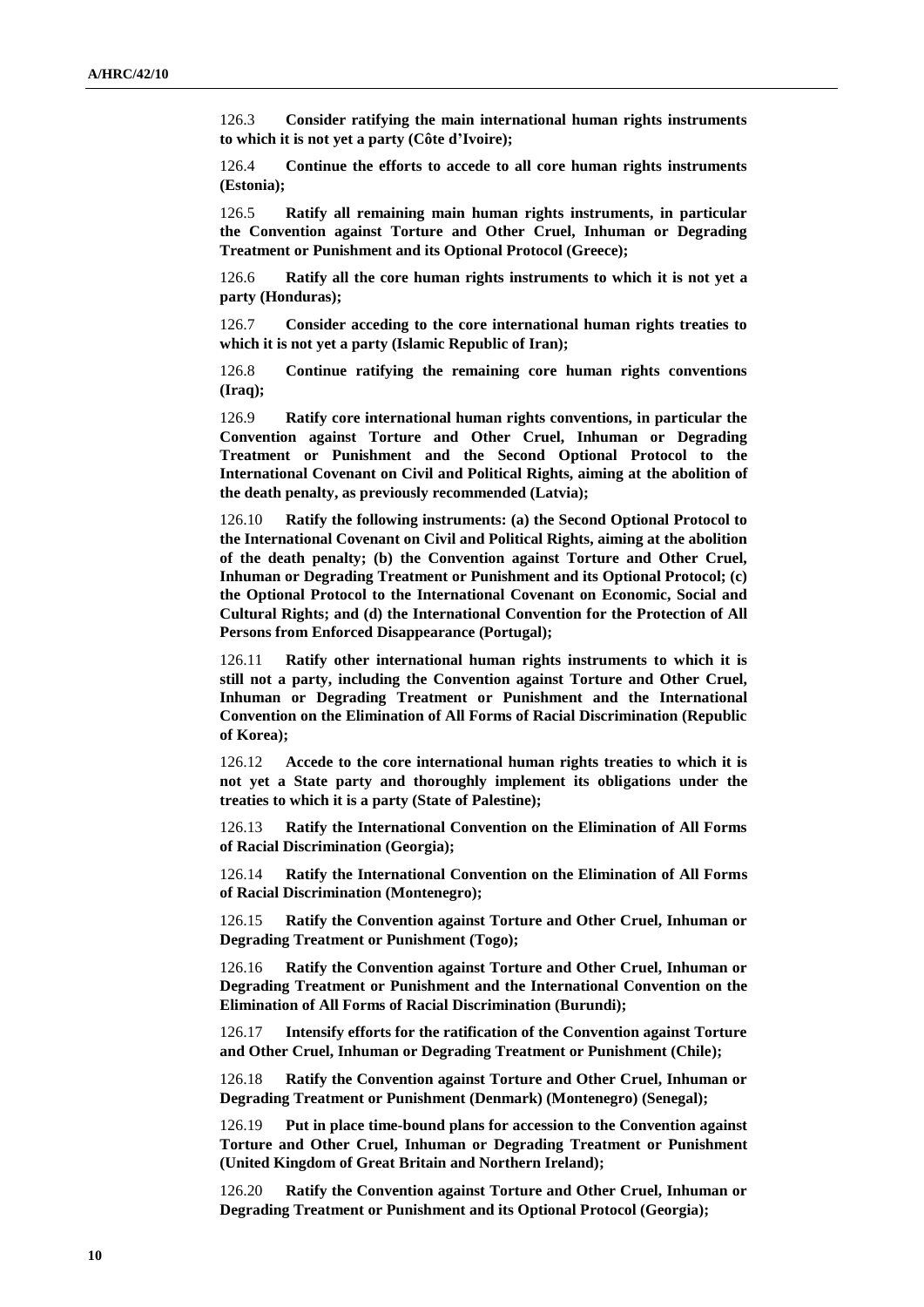126.21 **Accede to the Convention against Torture and Other Cruel, Inhuman or Degrading Treatment or Punishment and its Optional Protocol (Uruguay);**

126.22 **Ratify the Convention against Torture and its Optional Protocol (Poland);**

126.23 **Consider ratifying the Convention against Torture and Other Cruel, Inhuman or Degrading Treatment or Punishment (Timor-Leste);**

126.24 **Ratify the International Convention for the Protection of All Persons from Enforced Disappearance as well as the Convention against Torture and Other Cruel, Inhuman or Degrading Treatment or Punishment and its Optional Protocol (France);**

126.25 **Ratify the International Convention for the Protection of All Persons from Enforced Disappearance and respond to all individual communications submitted to the bodies and procedures of the United Nations regarding alleged cases, including to the requests of the Working Group on Enforced or Involuntary Disappearances with regard to the persons abducted from the Korean Air flight in 1969 (Uruguay);**

126.26 **Accede to the Rome Statute of the International Criminal Court, and implement it in national law (Croatia);**

126.27 **Accede to and fully align its national legislation with the Rome Statute of the International Criminal Court, including by incorporating provisions to cooperate promptly and fully with the International Criminal Court (Estonia);**

126.28 **Ratify the Rome Statute of the International Criminal Court and fully align national legislation with all obligations under the Rome Statute, as previously recommended (Latvia);**

126.29 **Ratify the Rome Statute of the International Criminal Court (Luxembourg);**

126.30 **Become a member of the International Labour Organization and comply with its obligations arising from international human rights law (Portugal);**

126.31 **Join the International Labour Organization and ratify the eight fundamental ILO conventions (Sweden);**

126.32 **Ratify the Second Optional Protocol to the International Covenant on Civil and Political Rights, aiming at the abolition of the death penalty (Togo);**

126.33 **Ratify the Optional Protocol to the Convention on the Rights of the Child on the involvement of children in armed conflict (Togo);**

126.34 **Take steps aimed at eliminating violence against women, including ratifying the Optional Protocol to the Convention on the Elimination of All Forms of Discrimination against Women (Namibia);**

126.35 **Ratify the Protocol additional to the Geneva Conventions of 12 August 1949, and relating to the protection of victims of non-international armed conflicts (Protocol II) (Switzerland);**

126.36 **Operate the National Committee for the Implementation of the International Human Rights Treaties with a view to achieving tangible progress in the implementation of the human rights treaties to which the country is a party (Turkmenistan);**

126.37 **Ensure human and financial resources and autonomy for the National Committee for the Implementation of the International Human Rights Treaties to enable it to effectively promote human rights in the country (Bulgaria);**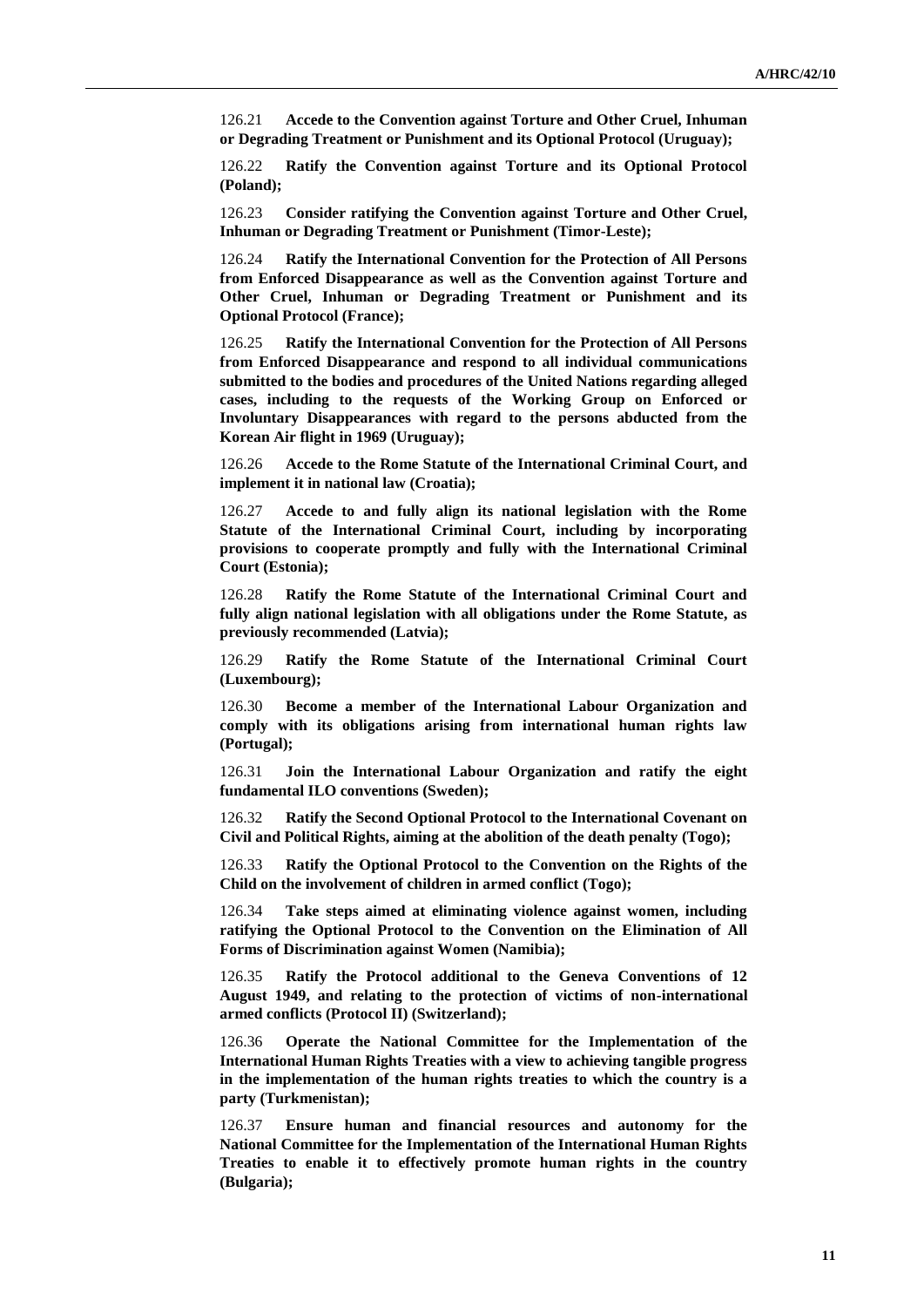126.38 **Improve the role of the National Committee for the Implementation of the International Human Rights Treaties to widely disseminate international human rights instruments and efficiently coordinate national efforts to follow up on the concluding observations of the treaty bodies and the recommendations received through the universal periodic review (Syrian Arab Republic);**

126.39 **Cooperate with the Office of the United Nations High Commissioner for Human Rights and allow access to special procedure mandate holders and implement the recommendations issued by the United Nations mechanisms (Costa Rica);**

126.40 **Engage in a genuine dialogue with the Human Rights Council, OHCHR and United Nations mechanisms and allow for unhindered access by independent human rights monitors to the country (Czechia);**

126.41 **Facilitate cooperation and dialogue with the international community, especially with mechanisms and special procedures for the promotion and protection of human rights (Ecuador);**

126.42 **Continue its engagement and dialogue with the relevant United Nations human rights mechanisms (Viet Nam);**

126.43 **Strengthen its cooperation with the United Nations organizations and human rights mechanisms (State of Palestine);**

126.44 **Fulfil its commitments under ratified human rights instruments, including the submission of outstanding reports (Poland);**

126.45 **Strengthen the engagement with United Nations human rights treaty bodies, and improve coordination at the national level to ensure implementation of the recommendations (Maldives);**

126.46 **Adopt the necessary measures to implement the recommendations received from the Committee on the Rights of the Child and the Committee on the Elimination of Discrimination against Women (Uruguay);**

126.47 **Grant access to all special procedures that request to visit the country and seek the technical assistance of OHCHR (Afghanistan);**

126.48 **Grant unrestricted access to all United Nations special procedure mandate holders who request to visit the Democratic People's Republic of Korea (Australia);**

126.49 **Act on its commitment to dialogue and cooperation by accepting outstanding requests by special procedures to visit the country and by engaging actively with OHCHR (Austria);**

126.50 **Extend a permanent invitation to all special procedure mandate holders to visit the country (Honduras);**

126.51 **Cooperate with the special procedures of the Human Rights Council by responding positively to the pending visit requests by the special procedure mandate holders (Latvia);**

126.52 **Consider extending a standing invitation to all special procedure mandate holders of the Human Rights Council (Latvia);**

126.53 **Improve its cooperation with the international human rights system through the realization of official visits by the special procedures of the Human Rights Council (Mexico);**

126.54 **Cooperate with the special procedure mandate holders (Senegal);**

126.55 **Extend an invitation to the Working Group on the issue of discrimination against women in law and in practice to visit the country (Sweden);**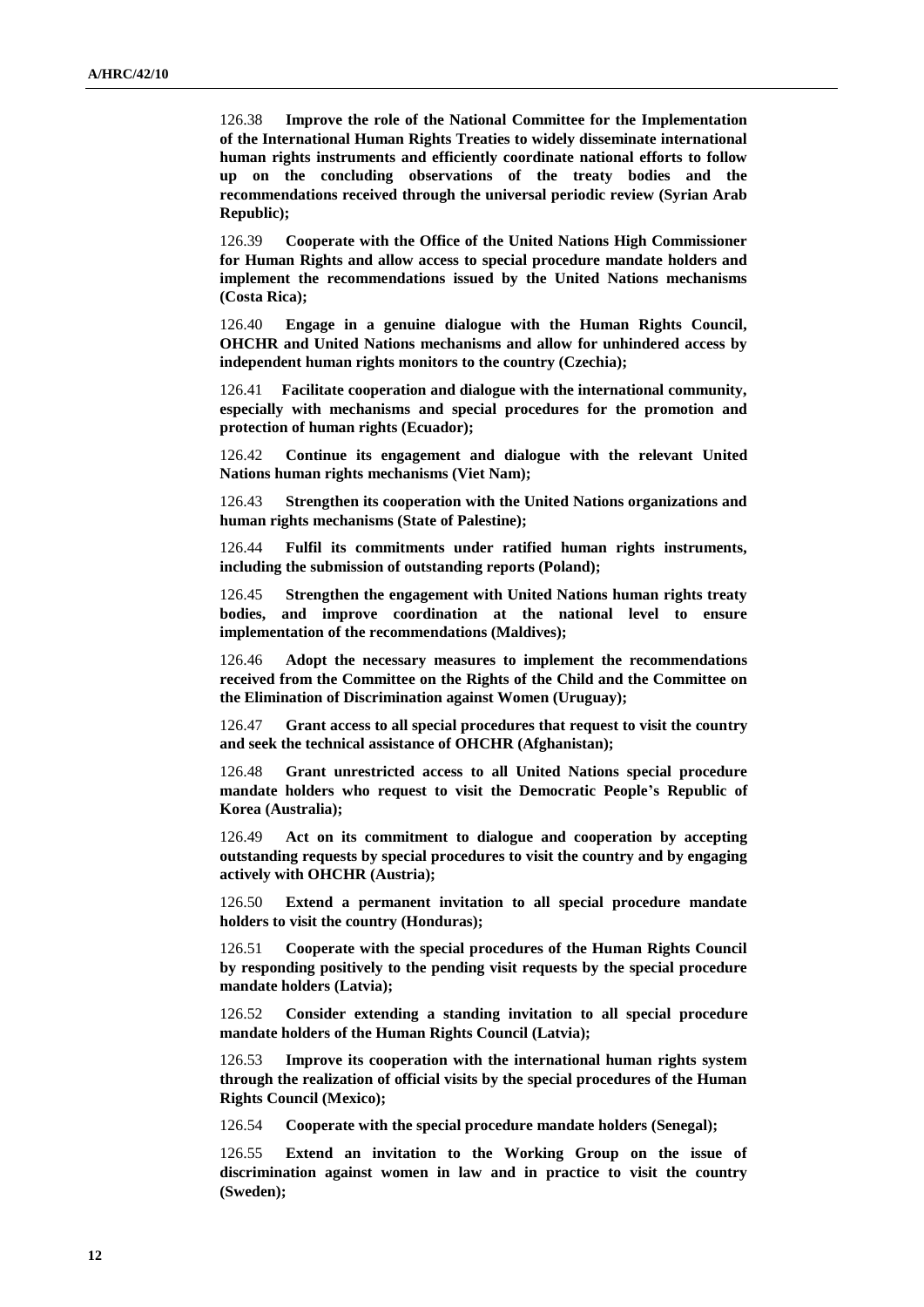126.56 **Grant access to the United Nations and other international humanitarian agencies to provide assistance to the most vulnerable groups (Afghanistan);**

126.57 **Allow humanitarian assistance providers operating in the Democratic People's Republic of Korea unrestricted and independent movement throughout the country, as well as direct and unimpeded access to all populations in need (United States of America);**

126.58 **Grant immediate, free and unimpeded access to international humanitarian organizations to provide assistance to the most vulnerable groups, including prisoners (Ireland);**

126.59 **Secure unlimited humanitarian access to all provinces of the country (Norway);**

126.60 **Implement reforms recommended by United Nations special mechanisms (Croatia);**

126.61 **Continue its efforts to complete the implementation of the remaining recommendations from the second cycle (Bhutan);**

126.62 **Consider seeking technical cooperation and capacity-building support from the United Nations Children's Fund (UNICEF) and other international bodies in the process of implementing the law on the protection of the rights of the child (Bulgaria);**

126.63 **Continue to maintain cooperation with international organizations in the fields of health, education, nutrition and food security (Islamic Republic of Iran);**

126.64 **Maintain cooperation with international organizations working on health, education, nutrition and food security (Kuwait);**

126.65 **Continue to maintain cooperation with the international organizations in the areas of health, education, nutrition and food security (Myanmar);**

126.66 **Continue to maintain cooperation with international organizations in the fields of health, education, nutrition and food security (Pakistan);**

126.67 **Establish meaningful cooperation with the Office of the United Nations High Commissioner for Human Rights as a first step in the area of technical assistance (Poland);**

126.68 **Seek the technical assistance of the Office of the United Nations High Commissioner for Human Rights, including by granting access to the country (Portugal);**

126.69 **Consider seeking technical assistance from the Office of the United Nations High Commissioner for Human Rights (Timor-Leste);**

126.70 **Actively participate in international dialogue and cooperation on human rights (Kuwait);**

126.71 **Promote international exchange to improve the quality of technical and vocational education and training (Myanmar);**

126.72 **Incorporate the principles and requirements of the Convention on the Rights of Persons with Disabilities and the Optional Protocol to the Convention on the Rights of the Child on the sale of children, child prostitution and child pornography into the relevant domestic laws with a view to fulfilling their implementation (Turkmenistan);**

126.73 **Continue to take further legislative measures in the promotion and protection of human rights to ensure the full enjoyment by its citizens (Lao People's Democratic Republic);**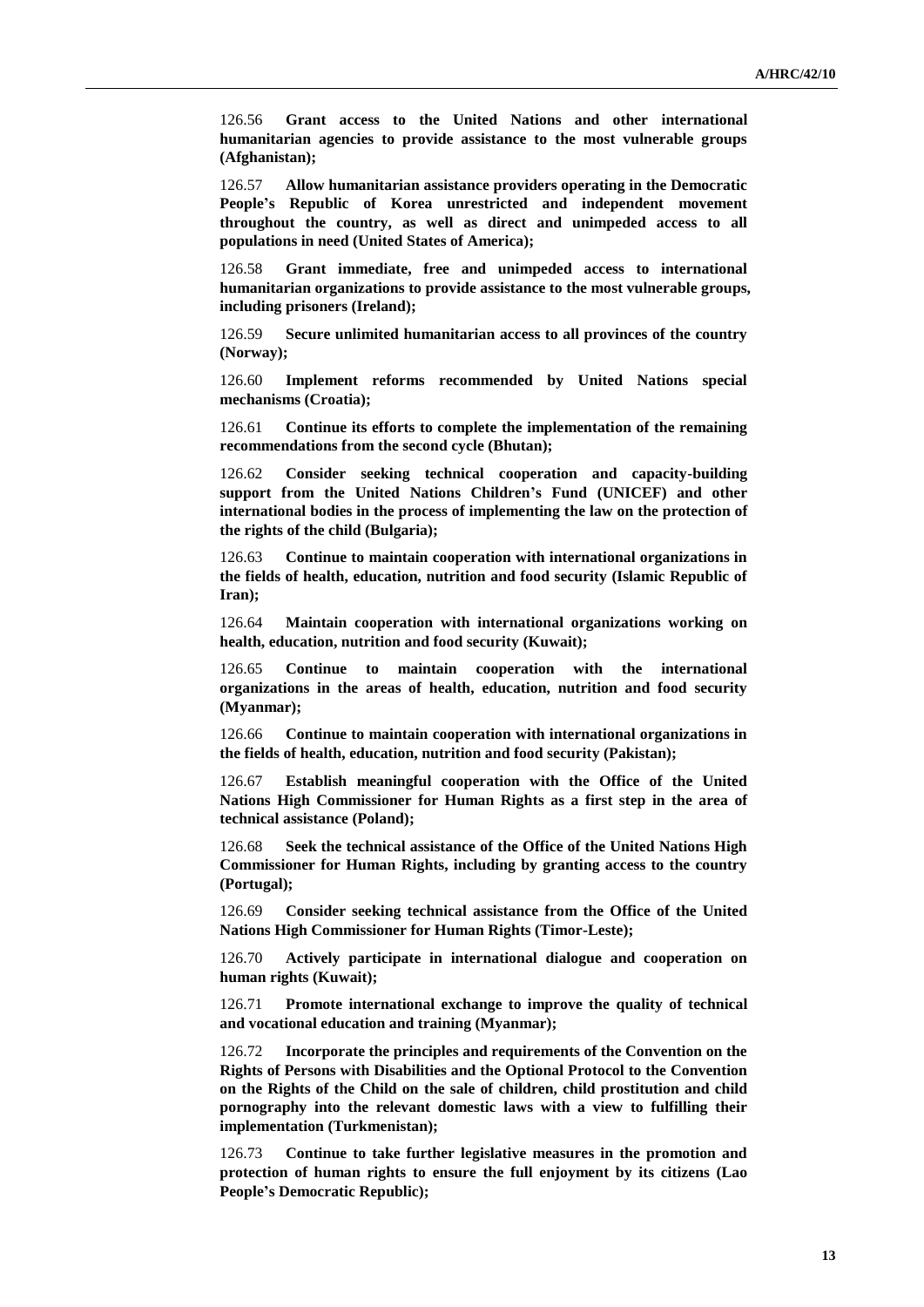126.74 **Undertake a comprehensive review of the national legislation with a view to further strengthening the legal framework for the promotion and protection of human rights as required by the international human rights treaties to which the Democratic People's Republic of Korea is a party (Lao People's Democratic Republic);**

126.75 **Continue to bring national legislation into line with international human rights standards (Russian Federation);** 

126.76 **Continue the efforts to further perfect the domestic legal framework for the protection and promotion of human rights with a view to ensuring full enjoyment by citizens of their vested rights (Syrian Arab Republic);**

126.77 **Incorporate the principles and requirements of the Convention on the Rights of Persons with Disabilities and the Optional Protocol to the Convention on the Rights of the Child on the sale of children, child prostitution and child pornography into the relevant domestic laws with a view to full implementation (Syrian Arab Republic);**

126.78 **Work on harmonizing national legislation with the provisions of international human rights treaties (Zimbabwe);**

126.79 **Step up the efforts to take legislative and practical measures for the protection and promotion of human rights (Ethiopia);**

126.80 **Continue efforts for the protection and promotion of human rights in line with international human rights norms and standards (Nepal);**

126.81 **Sustain its commitment to the promotion and protection of human rights (Nigeria);**

126.82 **Scale up its efforts in the promotion and protection of the rights of vulnerable groups in society (Nigeria);**

126.83 **Take further measures to ensure that all citizens enjoy their civil, cultural, economic and social rights (Oman);**

126.84 **Strengthen coordination at the national level to ensure effective implementation of the human rights conventions to which the Democratic People's Republic of Korea is a State party (Philippines);**

126.85 **Take measures to ensure effective implementation of the Convention on the Rights of Persons with Disabilities and the Optional Protocol to the Convention on the Rights of the Child on the sale of children, child prostitution and child pornography (Viet Nam);**

126.86 **Strengthen its efforts to overcome the challenges that negatively impact the promotion and protection of human rights and to provide adequate conditions favorable to the enjoyment of human rights in accordance with international standards (State of Palestine);**

126.87 **Increase efforts to strengthen national capacities for the promotion and protection of human rights (Belarus);**

126.88 **Establish a national human rights institution in accordance with the principles relating to the status of national institutions for the promotion and protection of human rights (the Paris Principles) (Costa Rica) (Ukraine);**

126.89 **Establish an independent national human rights institution in accordance with the Paris Principles (Iraq);**

126.90 **Establish a national independent institution for the defence of human rights, in conformity with the Paris Principles (Senegal);**

126.91 **Implement in an effective manner its Strategy for National Economic Development, and its Strategies for the Development of the Health Sector and for the Development of Education, for a better standard of living for its population (Cuba);**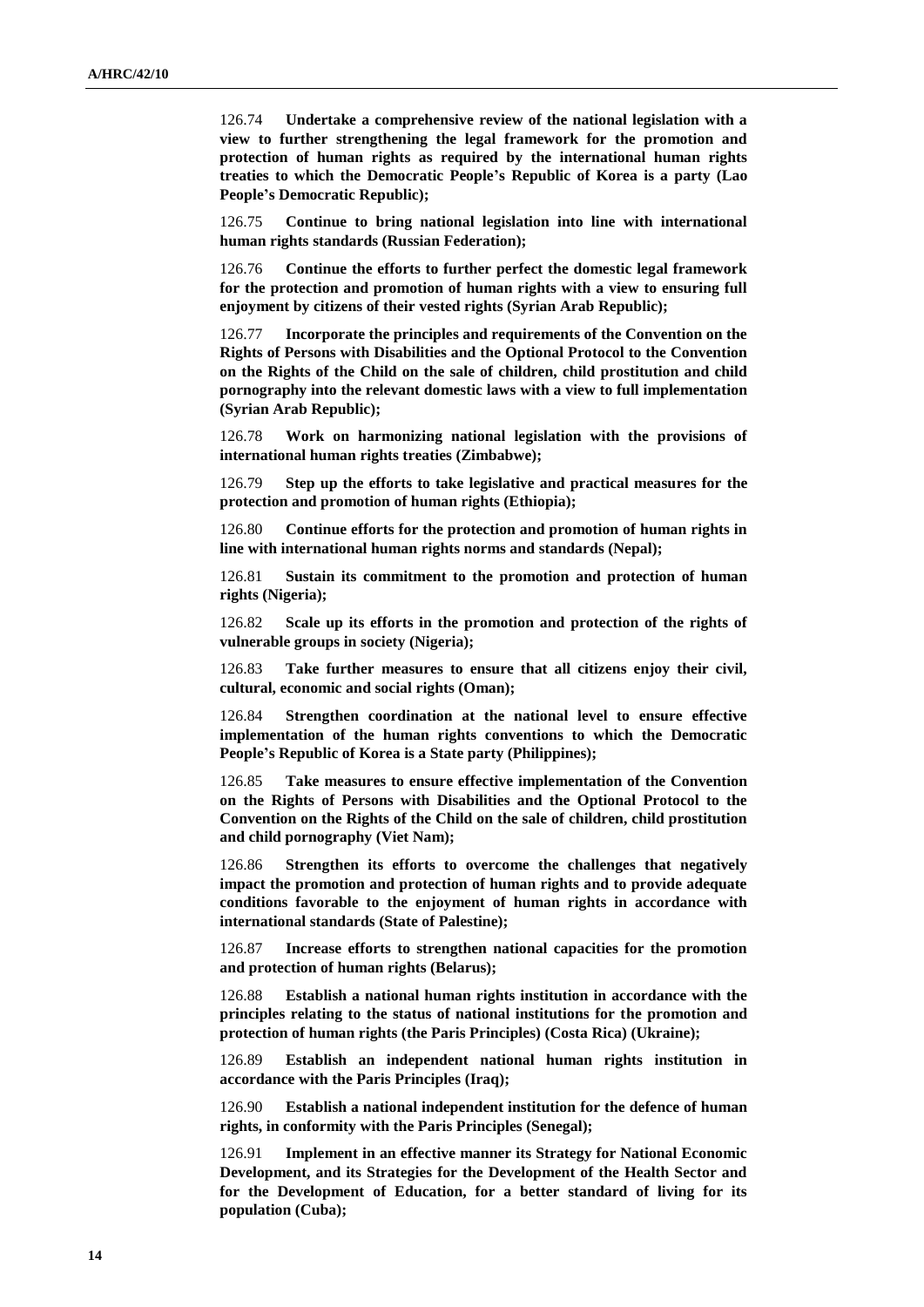126.92 **Continue efforts for the implementation of the Five-Year Strategy for National Economic Development (2016–2020) (Democratic Republic of the Congo);**

126.93 **Continue efforts for the implementation of the National Strategy for the Development of Education (2015–2032) (Democratic Republic of the Congo);**

126.94 **Increase the efforts for awareness-raising about human rights among officials of the people's power organs and law enforcement organs (Ethiopia);**

126.95 **Establish closer relations with African people and persons of African descent in order to foster a better understanding and more complete appreciation of the culture, history and contributions to humanity by persons of African descent; for example, by organizing cultural exchanges in the Democratic People's Republic of Korea (Haiti);**

126.96 **Foster human rights awareness-raising activities among citizens (Myanmar);**

126.97 **Facilitate awareness-raising activities and training programmes on human rights (Philippines);**

126.98 **Publish the full text of human rights treaties that the Democratic People's Republic of Korea has ratified, translated into Korean, on the national network service (***Kwangmyong***) (Sweden);**

126.99 **Consider increasing budget allocations to the health, education and social sectors, within the Five-Year Strategy for National Economic Development, to ensure improved access to services in rural areas (Botswana);**

126.100 **Redirect its public spending in order to fulfil the right of all people in the Democratic People's Republic of Korea to a standard of living adequate for their health and well-being, in line with Sustainable Development Goals 1, 2 and 3 (Netherlands);**

126.101 **Take continued innovative measures to reduce the gaps between urban and rural areas in every possible aspect (Turkmenistan);**

126.102 **Maintain the design of action to guarantee the well-being of its population, in particular children, women, older persons and persons with disabilities, in its economic and social development plans (Cuba);**

126.103 **Adopt measures in the legislative sphere to combat discrimination based on social class, religion or political opinion (Honduras);**

126.104 **Take further steps to strengthen the anti-discrimination legal framework to ensure wider access to food, health, education and other fundamental rights (Indonesia);**

126.105 **Develop a strategy to protect persons with special needs and ensure that they enjoy their full rights (Oman);**

126.106 **Further strengthen programmes to protect the rights of vulnerable groups including women, children, persons with disabilities and the elderly (Philippines);**

126.107 **Expand the measures designed to uplift the well-being of women, children, persons with disabilities and elderly people (Zimbabwe);**

126.108 **Continue to promote sustainable economic and social development in order to provide a solid basis for its people to better enjoy all human rights (China);**

126.109 **Cooperate with the United Nations and the international community to achieve the Sustainable Development Goals, including the implementation of the right to health (Republic of Korea);**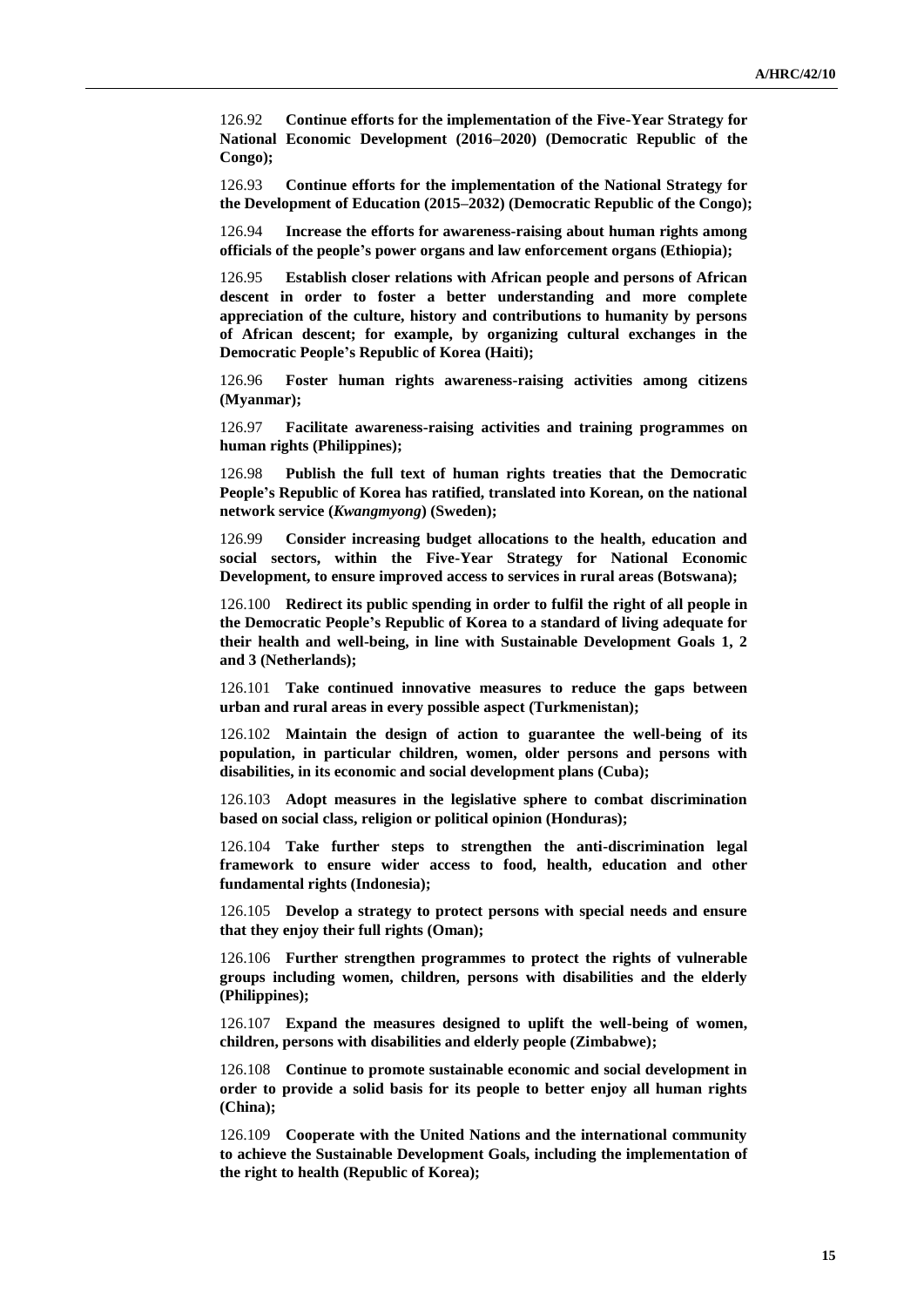126.110 **Provide information on the steps taken to ensure that those most vulnerable to climate change are included in domestic measures to address the causes and effects of climate change (Fiji);**

126.111 **Ensure that a human rights-based approach is incorporated into the implementation of the Law on Disaster Prevention, Relief and Recovery and the Law on Environmental Protection (Fiji);**

126.112 **Enable greater inclusion and participation of women, children, persons with disabilities, and indigenous and other marginalized communities in devising holistic strategies towards managing climate change and its impact on livelihoods (Fiji);**

126.113 **Fulfil treaty obligations under the International Covenant on Civil and Political Rights and allow the population to exercise all civil and political rights, including freedom of expression, access to information and ability to travel, within and outside the country (Italy);**

126.114 **Fulfil treaty obligations under the International Covenant on Civil and Political Rights and allow the population to exercise all civil and political rights, including freedom of expression, access to information and ability to travel (Croatia);**

126.115 **Reduce the offences punishable by the death penalty and provide official figures regarding death sentences and executions, and consider introducing a moratorium on the death penalty (Italy);**

126.116 **Introduce a moratorium on executions as a first step towards the abolition of the death penalty (Belgium);**

126.117 **Disclose information on the use of the death penalty (Belgium);**

126.118 **Take progressive steps to abolish the death penalty (Ukraine);**

126.119 **Reduce the number of crimes punishable by the death penalty and put in place a moratorium with a view to abolishing it (France);**

126.120 **Introduce an official moratorium on executions as a first step towards the abolition of the death penalty (Georgia);**

126.121 **Take progressive steps to restrict and/or abolish the death penalty (Greece);**

126.122 **Abolish the death penalty (Iceland);**

126.123 **Reconsider abolishing the death penalty (Mozambique);**

126.124 **Take steps aimed at restricting executions, establish a moratorium on the death penalty or abolish it altogether (Namibia);**

126.125 **Abolish the death penalty in all cases and put an immediate halt to public executions (New Zealand);**

126.126 **Adopt an immediate moratorium on the application of the death penalty as a step towards its full abolition and publish data on recent executions as well as on the number of people on death row (Spain);**

126.127 **Implement a moratorium on the death penalty (Timor-Leste);**

126.128 **Take immediate and effective action to stop the use of torture and other ill-treatment in detention facilities and ensure fair trial guarantees (Austria);**

126.129 **Take immediate and effective action to stop torture and ill-treatment including sexual violence, through proper training, awareness campaigns and enactment of laws, especially for State security and policing organs (Germany);**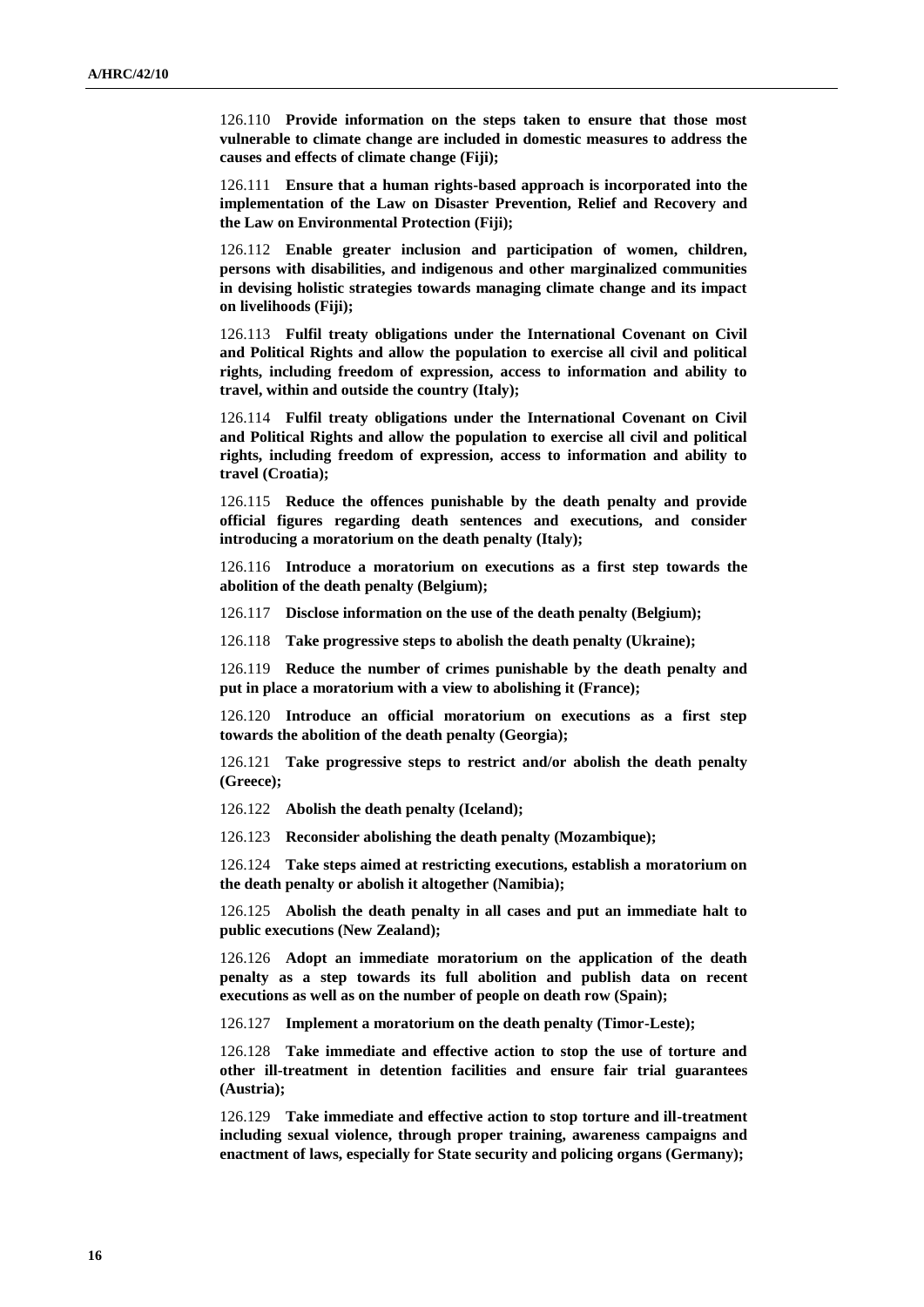126.130 **Prohibit the use of torture and other cruel, inhuman or degrading treatment, and ratify the Convention against Torture and Other Cruel, Inhuman or Degrading Treatment or Punishment (Spain);**

126.131 **Take concrete measures to improve conditions of detention by implementing the United Nations Standard Minimum Rules for the Treatment of Prisoners (the Nelson Mandela Rules) and the United Nations Rules for the Treatment of Women Prisoners and Non-custodial Measures for Women Offenders (the Bangkok Rules) (Thailand);**

126.132 **Take immediate action to cease the practice of forced labour, including the use of prisoners and children, as defined by article 1 of the United Nations Convention of the Rights of the Child (United Kingdom of Great Britain and Northern Ireland);**

126.133 **Adopt legislation to criminalize trafficking, in accordance with international standards, and provide support for women survivors of trafficking (Israel);**

126.134 **Consider adopting policies to combat trafficking in persons, especially women and children (Philippines);**

126.135 **Ensure the freedom of movement of all citizens of the Democratic People's Republic of Korea in the country and abroad (France);**

126.136 **Respect the right to freedom of thought, conscience and religion by taking effective measures to prevent and eliminate all forms of persecution on the grounds of religion or belief and by promoting religious tolerance and dialogue in society (Greece);**

126.137 **Allow Christians as well as persons belonging to any other religious community or group to exercise their religion independently and publicly, without fear of punishment, reprisal or surveillance (Ireland);**

126.138 **Review the legislation and national policies in order to adapt them to the standards of the International Covenant on Civil and Political Rights, in particular with regard to freedom of expression and access to information (Costa Rica);**

126.139 **Implement reforms to bring laws and practices in line with international standards of freedom of the press and freedom of expression (Greece);**

126.140 **Introduce a law on freedom of information in accordance with international standards (Greece);**

126.141 **Ensure freedom of expression and the independence of the media (Luxembourg);**

126.142 **Guarantee the right to information and freedom of expression, preserving the freedom to seek, receive and disseminate information and ideas, orally, in writing and in print (Mexico);**

126.143 **Create a conducive environment where civil society organizations can function independently without fear of surveillance, arrest or other forms of punishment (Poland);**

126.144 **Promote freedom of opinion and expression and the right to privacy (Iraq);**

126.145 **Abstain from any form of interference in the direct and regular communication between its citizens and other persons, including parents and children living in other countries (Switzerland);**

126.146 **Guarantee the functioning of an independent judiciary, and reform the criminal code and the criminal procedure code to fully ensure procedural guarantees and free and just judgements (Costa Rica);**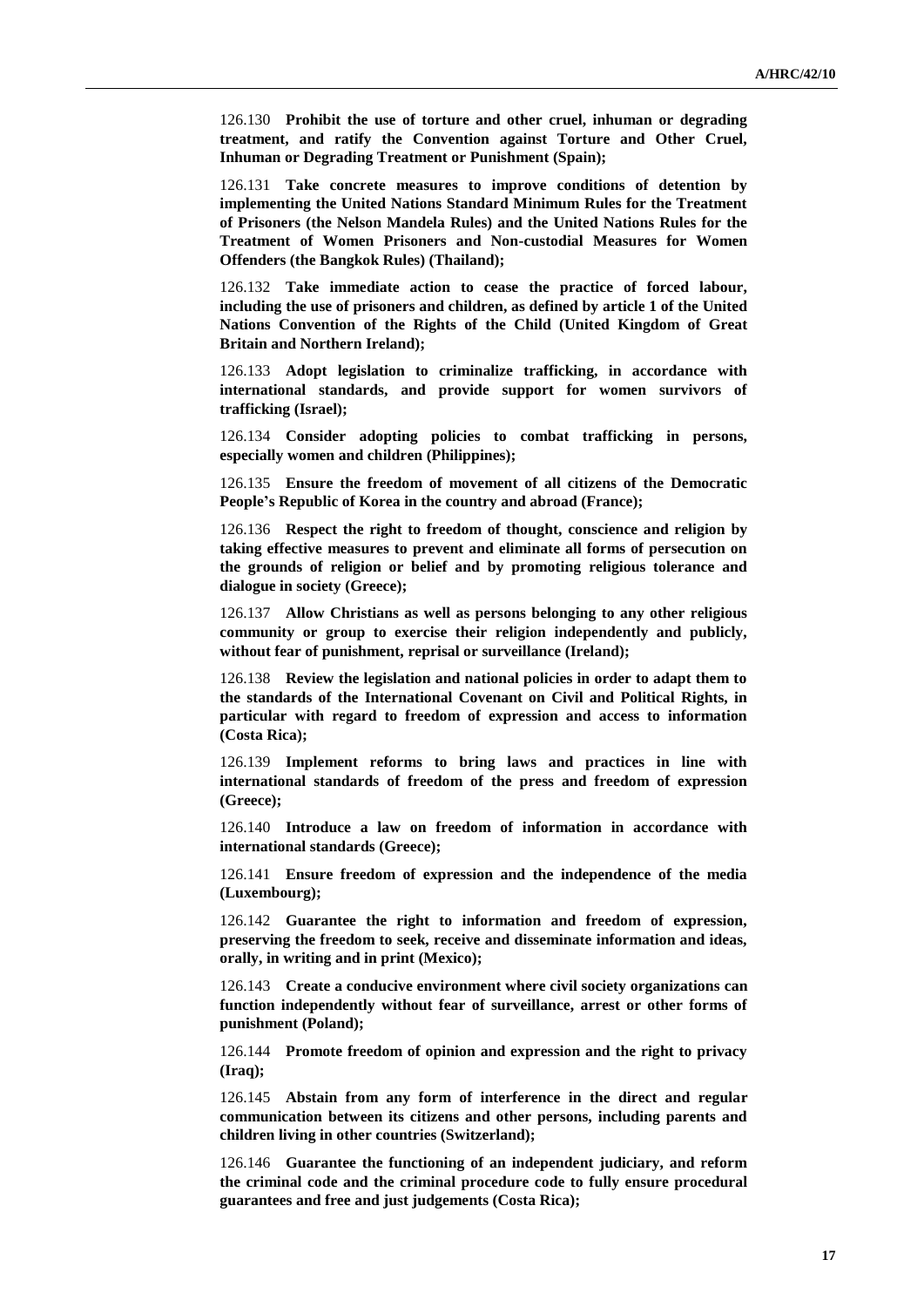126.147 **Comply with its obligations arising from human rights treaties that it ratified (Ukraine);**

126.148 **Ensure the full realization of civil and political rights, including the possibility for all its citizens to communicate freely, directly, safely and regularly with their family members and others, even if they live in other countries, without any interference other than justified exemptions which are in line with the international human rights law and standards (Finland);**

126.149 **Continue to cooperate with the Republic of Korea to fundamentally resolve the issue of separated families, including the implementation of the relevant commitments made at the inter-Korean summits (Republic of Korea);**

126.150 **Remove the barriers to access to education and health and provide genuinely free education and health services for its entire population (Afghanistan);**

126.151 **Increase people's access to food, health care, education and adequate housing throughout the country (Cambodia);**

126.152 **Continue to make efforts to develop education and health care, to better protect people's right to education and right to health (China);**

126.153 **Develop a strategy to ensure more equal access to the rights to health, education and an adequate standard of living in rural areas (Costa Rica);**

126.154 **Ensure the protection of the rights to food, health, water and sanitation, as previously recommended (Ukraine);**

126.155 **Enhance measures to ensure the availability and accessibility of essential services for all and the enjoyment of rights by women, children and persons with disabilities (Nepal);**

126.156 **Continue to guarantee access to education, food and health for its people, especially those most in need (Bolivarian Republic of Venezuela);**

126.157 **Intensify efforts in ensuring the rights to food and health for all people in the country, with priorities given to vulnerable or specific groups such as children, women, persons with disabilities and older persons (Thailand);**

126.158 **Continue the implementation of the food administration policy of the State (Plurinational State of Bolivia);**

126.159 **Continue to strengthen measures that ensure access to food for the entire population (Chile);**

126.160 **Take necessary measures to combat food insecurity and malnutrition, which affect millions of persons, including in particular children, women and older persons as well as other vulnerable groups (Ecuador);**

126.161 **Further ensure that access to food in the country is free from discrimination and that public distribution of food covers marginalized and most vulnerable groups (Finland);**

126.162 **Take concrete measure and means to fight against poverty (Cambodia);**

126.163 **Take further measures to reduce inequalities in access to health care, at an affordable cost (Algeria);**

126.164 **Strengthen its positive actions to further reduce the infant mortality and malnutrition rates in the country (Cuba);**

126.165 **Continue the development of the health sector and achieve universal health care (Egypt);**

126.166 **Continue its initiatives to improve public health services, in line with the right to health (Nicaragua);**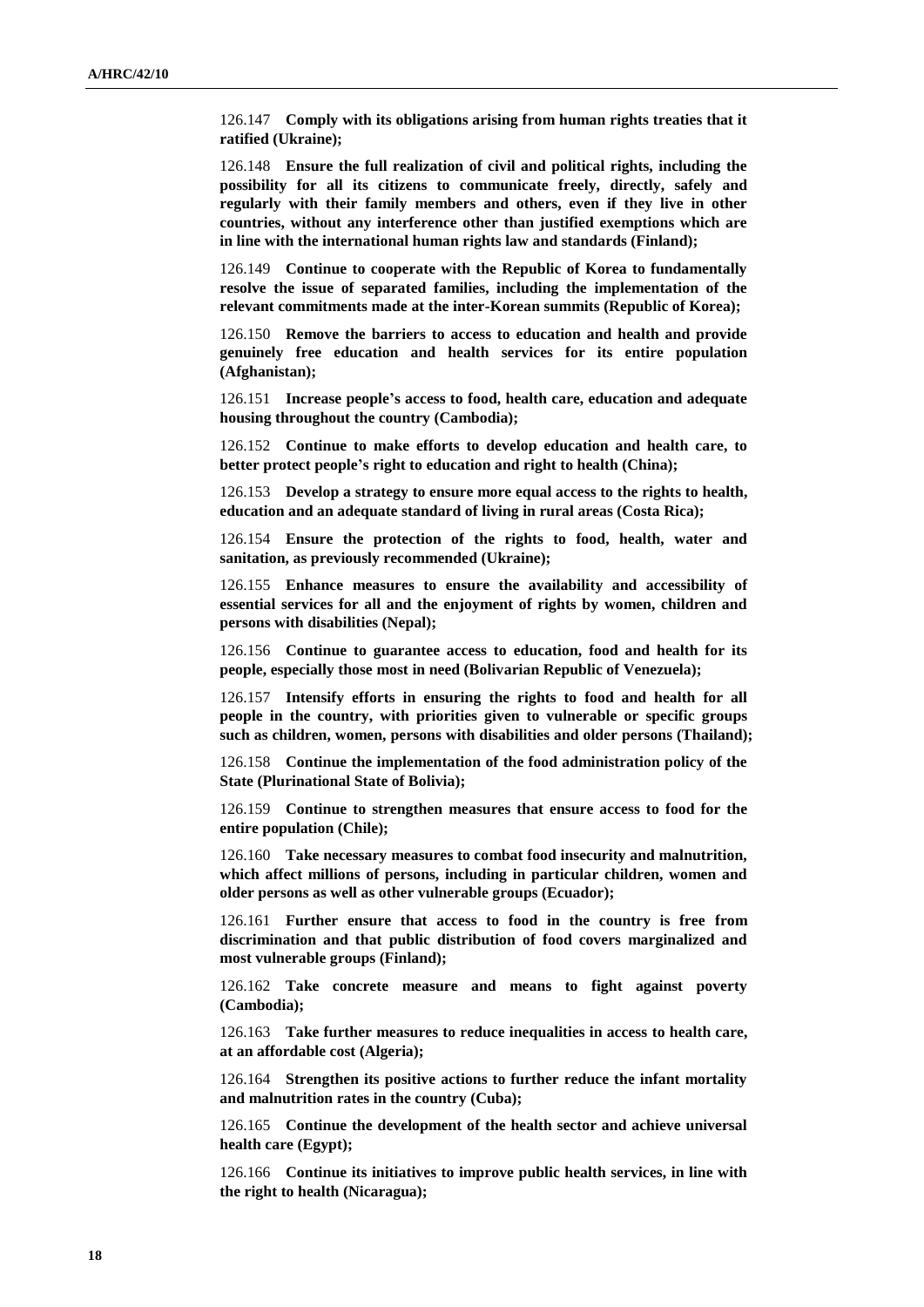126.167 **Continue modernizing the national health system in favour of the population (Bolivarian Republic of Venezuela);**

126.168 **Continue the development of education and enable all citizens to access all stages of education (Egypt);**

126.169 **Continue to reinforce the initiatives to promote the right to education (Nicaragua);**

126.170 **Redouble its efforts to improve the education conditions and environment of rural schools, in order for its people to enjoy their right to education (Pakistan);**

126.171 **Strive to improve the quality of the education system by allocating more resources to school infrastructure by aligning them across the entire territory of the country (Serbia);**

126.172 **Take immediate measures to ensure gender equality and protect women from gender-based violence (Argentina);**

126.173 **Implement measures to ensure gender equality in practice, and end impunity for violence against women and girls (Australia);**

126.174 **Strengthen measures to address the gaps in the promotion and protection of the rights of women and children (Bhutan);**

126.175 **Develop and adopt a comprehensive plan of action to promote women's rights and their empowerment, and monitor and assess its implementation (Bulgaria);**

126.176 **Continue efforts to stop violence against children and to empower women to access leadership positions in government institutions (Egypt);**

126.177 **Take concrete action to increase the recruitment of female officers and strengthen their roles in the policymaking agencies (Pakistan);**

126.178 **Further strengthen measures to promote women's empowerment (Philippines);**

126.179 **Take measures to improve gender equality (Viet Nam);**

126.180 **Strengthen its legislation in order to identify and amend discriminatory provisions against women, in particular those governing access to education and employment (Côte d'Ivoire);**

126.181 **Review the Law on the Protection and Promotion of Women's Rights to ensure that all forms of gender-based violence against women in all spheres are criminalized (Belgium);**

126.182 **Intensify the fight against violence against women by: (a) introducing in the penal code a definition of violence against women, including rape and trafficking; (b) putting in place training programmes for law enforcement officials, magistrates and civil servants to identify, prevent and punish violence against women; and (c) prohibiting forced genital searches on repatriated women (France);**

126.183 **Review laws, including the Law on the Protection and Promotion of Women's Rights, to include definitions of violence against women, including rape and trafficking of women (Iceland);**

126.184 **Take measures to criminalize marital rape and to prevent and punish domestic violence against women, including awareness campaigns, legal services, support and shelter for survivors (Israel);**

126.185 **Step up the implementation of the Law on the Protection and Promotion of Women's Rights, and reform criminal legislation to clearly define and punish rape and trafficking of women (Mexico);**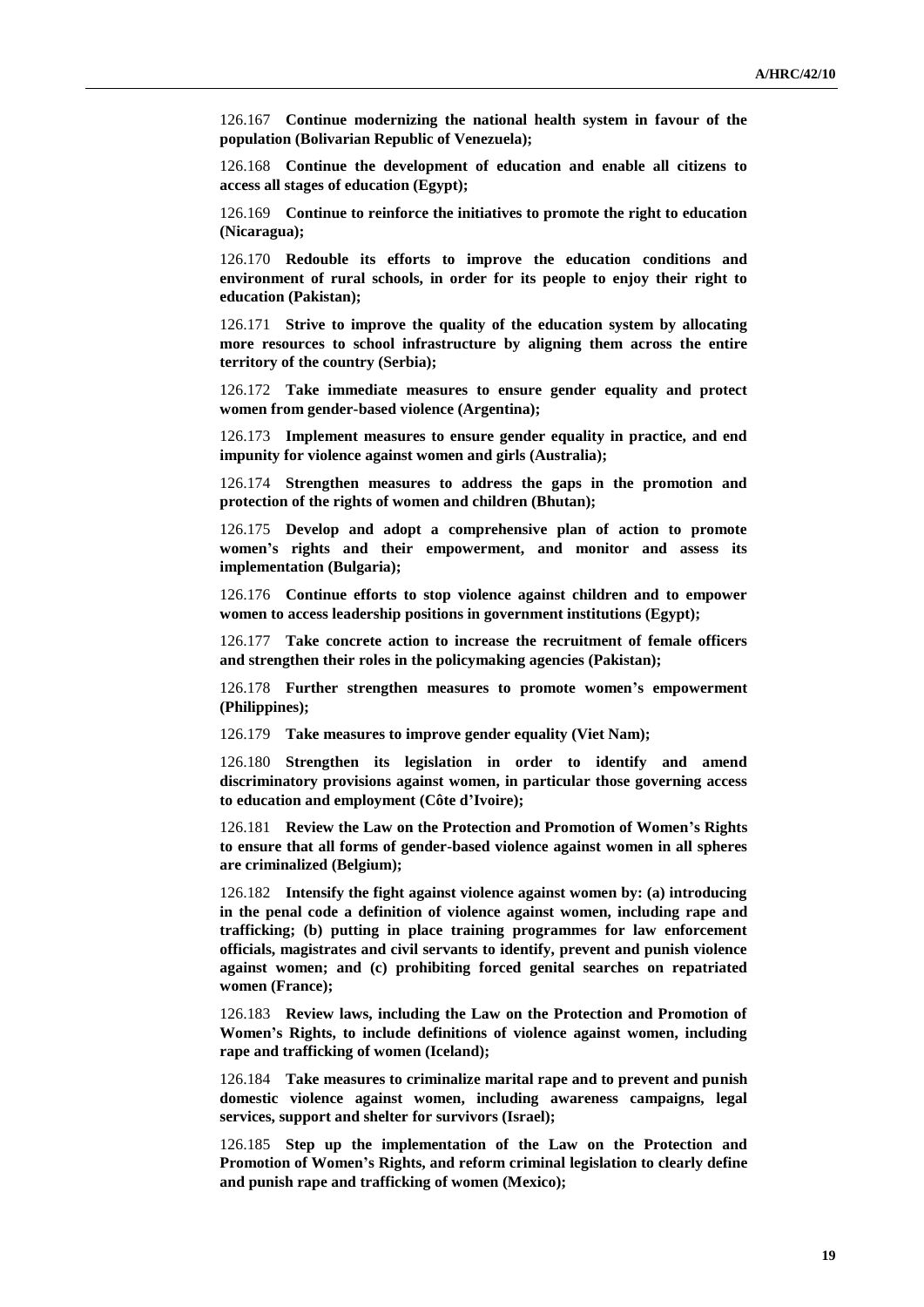126.186 **Establish a system to prevent sexual violence against women in detention (Norway);**

126.187 **Develop a comprehensive strategy to prevent and combat all forms of violence against children, in particular addressing their root causes (Algeria);**

126.188 **Adopt concrete measures to address the root causes of infant and child mortality, including social and economic deprivation and inequality, child malnutrition and child labour (Brazil);**

126.189 **Establish an independent, third-party institution dedicated to combating child abuse (Denmark);**

126.190 **Ensure a ban on corporal punishment in all settings, including at home and in educational institutions, and monitor its respect (Israel);**

126.191 **Amend the Act on the Protection of the Rights of the Child to cover all children under the age of 18 years (Maldives);**

126.192 **Consider reviewing its national laws on child protection, in order to cover all children under the age of 18 years and raise the minimum age of marriage to 18 years (Namibia);**

126.193 **Take appropriate measures to develop inclusive education for children with disabilities and ensure that it is prioritized over their placement in specialized institutions and classes (Bulgaria);**

126.194 **Develop collaboration between the National Committee for the Protection of Persons with Disabilities of the Democratic People's Republic of Korea and relevant national institutions of other countries in the region (Indonesia);**

126.195 **Make further efforts for the protection of persons with disabilities (Islamic Republic of Iran);**

126.196 **Continue its efforts to provide persons with disabilities with equal access and rights to health care and education (Norway);**

126.197 **Further protect the rights of persons with disabilities, including its participation in the review by the Committee on the Rights of Persons with Disabilities (Republic of Korea);**

126.198 **Seek to improve those housing facilities and public transport that are not accessible to persons with disabilities, with the aim of making them as much as possible for independent living and full participation in all aspects of life (Serbia);**

126.199 **Adopt more measures to allow persons with disabilities to participate more widely in society, such as eliminating physical barriers in public spaces and increasing awareness-raising campaigns to remove stigma about persons with disabilities (Singapore).**

127. **The recommendations formulated during the interactive dialogue/listed below have been examined by the Democratic People's Republic of Korea and have been noted by the Democratic People's Republic of Korea:**

127.1 **Continue deepening the cooperation channels with all the human rights mechanisms of the United Nations, treaty bodies and OHCHR, particularly by allowing the Special Rapporteur on the situation of human rights in the Democratic People's Republic of Korea access to the country (Argentina);**

127.2 **Cooperate with human rights mechanisms, including the Special Rapporteur on the situation of human rights in the Democratic People's Republic of Korea (Botswana);**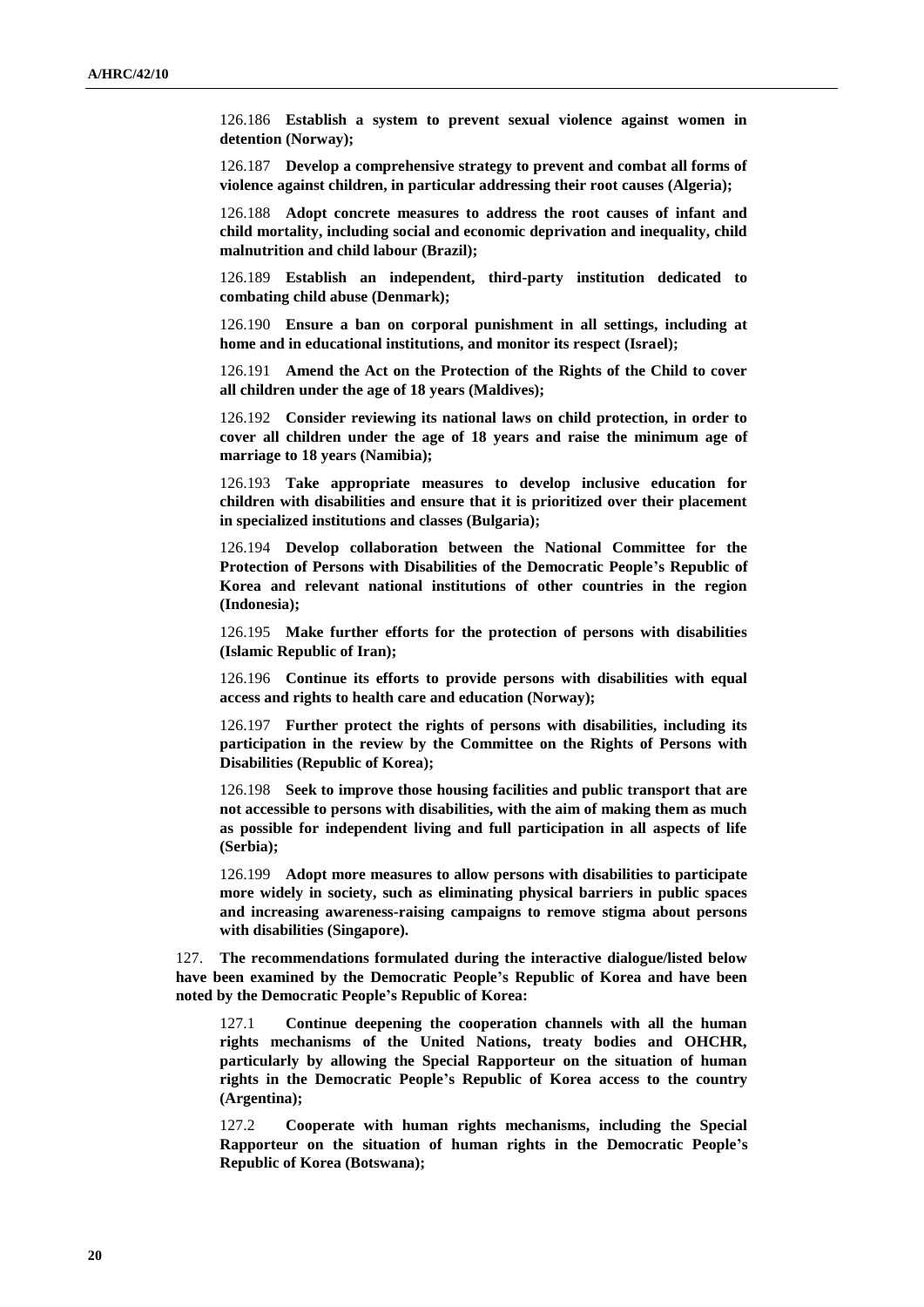127.3 **Consider allowing access to the United Nations special procedures requesting to visit the country, including the Special Rapporteur on the situation of human rights in the Democratic People's Republic of Korea (Chile);**

127.4 **Fully cooperate with the United Nations human rights mechanisms, including the Special Rapporteur on the situation of human rights in the Democratic People's Republic of Korea, as previously recommended (Ukraine);**

127.5 **Cooperate fully with the commission of inquiry and grant unrestricted access to all United Nations special procedures, including the Special Rapporteur on the situation of human rights in the Democratic People's Republic of Korea (Estonia);**

127.6 **Grant access to and cooperate with all United Nations special procedures, in particular the Special Rapporteur on the situation of human rights in the Democratic People's Republic of Korea (Germany);**

127.7 **Grant access to the United Nations Special Rapporteur on the situation of human rights in the Democratic People's Republic of Korea, as well as other special procedure mandate holders (Italy);**

127.8 **Fully cooperate with the United Nations Human Rights Council and accept a visit of the Special Rapporteur on the situation of human rights in the Democratic People's Republic of Korea (Canada);**

127.9 **Guarantee access to its territory to the United Nations Special Rapporteur on the situation of human rights in the Democratic People's Republic of Korea and to all other special procedure mandate holders and the Office of the United Nations High Commissioner for Human Rights (Luxembourg);**

127.10 **Cooperate with the Special Rapporteur on the situation of human rights in the Democratic People's Republic of Korea (Uruguay);**

127.11 **Allow the Special Rapporteur on the situation of human rights in the Democratic People's Republic of Korea, and other thematic rapporteurs, unfettered access to the country and its people (New Zealand);**

127.12 **Give access to the United Nations Special Rapporteur on the situation of human rights in the Democratic People's Republic of Korea (Norway);**

127.13 **Immediately improve the very grave and serious human rights situation in the Democratic People's Republic of Korea, especially by granting all international human rights bodies and mechanisms full access to the country (Denmark);**

127.14 **Provide access to the entirety of the country, including to the province of Jagang, to the United Nations agencies and special procedures, embassies and non-governmental organizations (France);**

127.15 **Grant immediate and unrestricted access to all United Nations human rights mechanisms, including the Special Rapporteur on the situation of human rights in the Democratic People's Republic of Korea (Poland);**

127.16 **Fully cooperate with the Office of the United Nations High Commissioner for Human Rights, including its office in Seoul, and issue a standing invitation to the special procedures (Belgium);**

127.17 **Prioritize the human rights of its population over military expenditure, including by dedicating resources to ensure freedom from hunger (Australia);**

127.18 **Bring an end to discrimination, in particular discrimination based on the** *songbun* **system, guaranteeing the principle of equality and nondiscrimination among its citizens (Argentina);**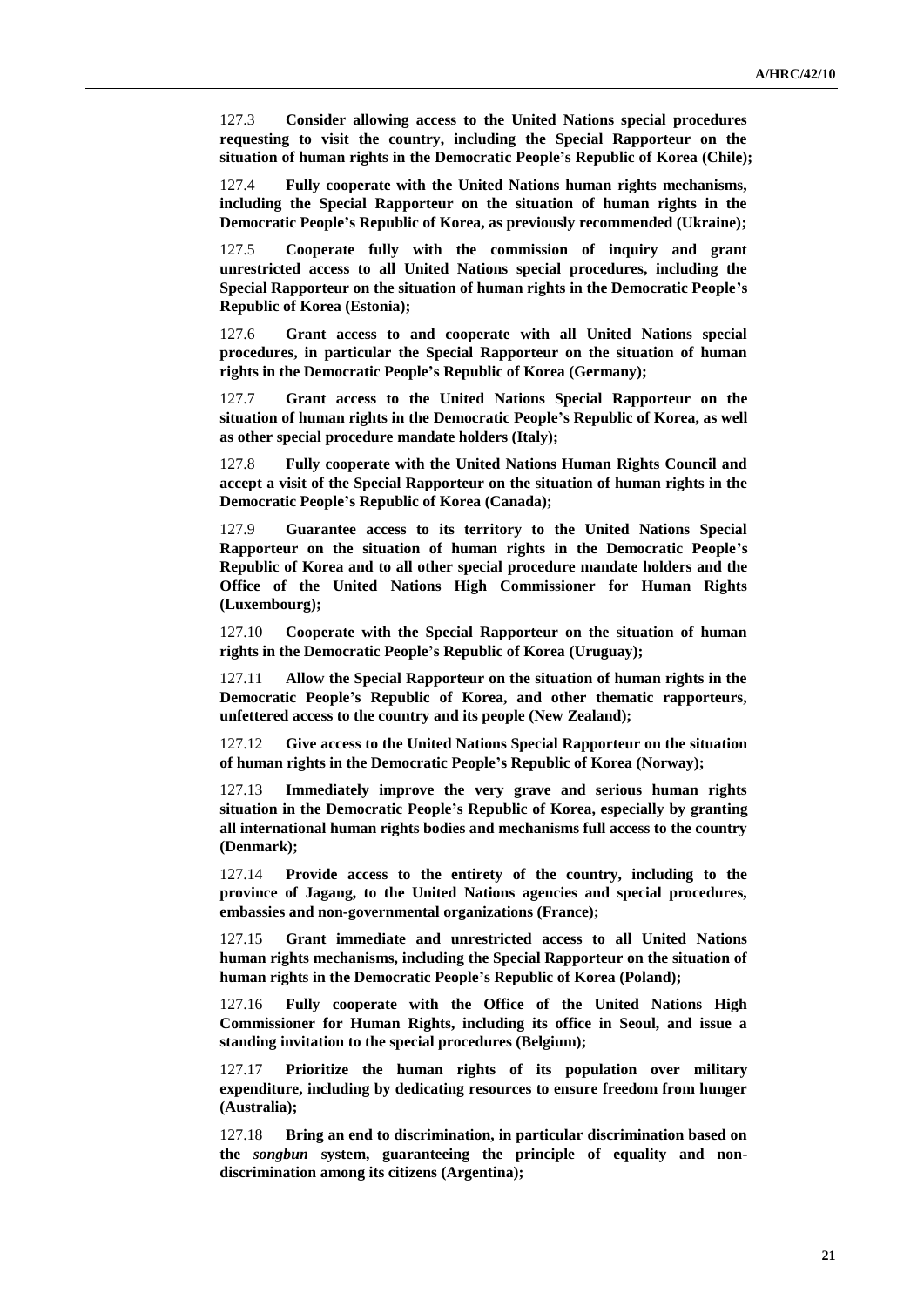127.19 **Address the systematic discrimination that underpins human rights violations, including by taking immediate action to abolish the** *songbun* **class system (Australia);**

127.20 **End all forms of discrimination, in particular the** *songbun* **system, which discriminates against citizens according to their family background and loyalty to the regime (Czechia);**

127.21 **End the** *songbun* **social classification system and related discrimination (Germany);**

127.22 **Reconsider the role of Christianity in the ideology and society of the Democratic People's Republic of Korea within the** *songbun* **system, in order to see the positive contributions of Christianity to the economic, social and political developments in the context of socialism (Haiti);**

127.23 **End all forms of discrimination, including on the basis of religion, social class, political view and gender (Israel);**

127.24 **Prevent cases of enforced disappearance and arbitrary execution and publish data on the application of the death penalty (Czechia);**

127.25 **Take immediate and effective action to stop the use of torture and other ill-treatment of detainees in political prison camps and other detention facilities, in line with Sustainable Development Goal 16 (Netherlands);**

127.26 **Give international humanitarian organizations access to provide assistance to detainees in all penitentiary facilities, including labour training camps, prisons and political prison camps, allow family visits to all detainees, and establish rules regarding the treatment of detainees in accordance with international human rights standards (Germany);**

127.27 **End the practice of inadequately paid labour and the political mobilization of the population, which in the case of minors hinder access to education (Germany);**

127.28 **Eliminate all forms of forced labour and introduce freedom of movement both within and outside the country (Spain);**

127.29 **Put an end to forced labour in political prison camps and, in particular, protect children under 18 years against any form of forced labour in conformity with target 8.7 of the Sustainable Development Goals (Switzerland);**

127.30 **Take concrete action towards the early resolution of the abductions issue, including the immediate return of all abductees (Japan);**

127.31 **Address the issues of abductees and prisoners of war (Republic of Korea);**

127.32 **Put an end to the practice of deprivation of liberty in political prison camps, promoting their closure and guaranteeing a fair trial as well as full respect for freedom of expression and procedural guarantees (Argentina);**

127.33 **Immediately close down all political prison camps and release all prisoners of conscience, including relatives being held on the basis of guilt by association (Austria);**

127.34 **Implement its obligations under the human rights instruments to which it is party, and cease the use of arbitrary detention, political prison camps and collective punishment (Canada);**

127.35 **Immediately release the remaining crew and passengers, including Hwang Won, abducted in 1969 during the hijacking of Korean Air Lines flight YS-11 (Iceland);**

127.36 **Immediately dismantle all political prison camps, release all political prisoners, institute protections against arbitrary detention that guarantee due process and fair trial, and grant international observers, including United**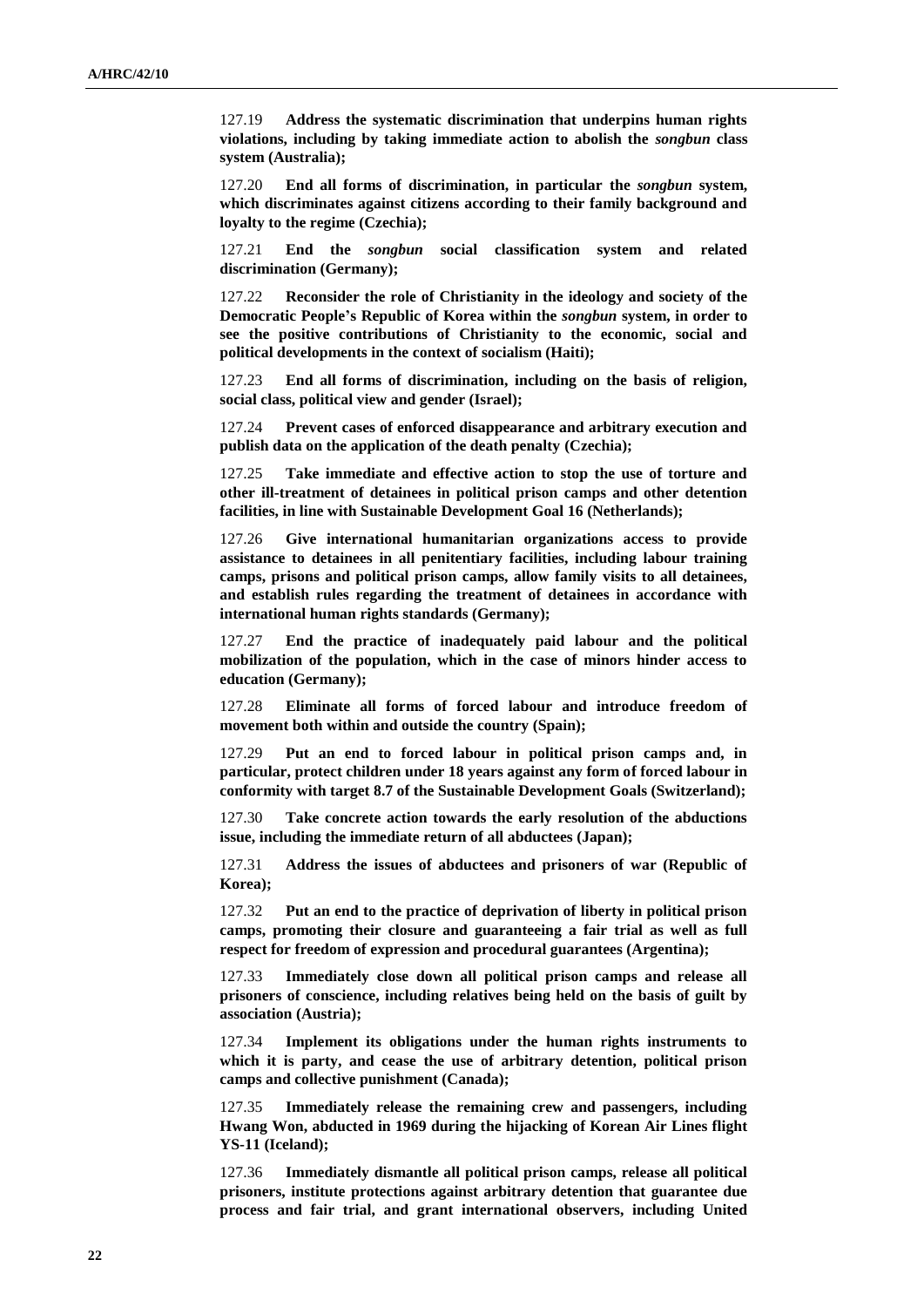**Nations special procedures, unimpeded and unrestricted access to the country and to all detention facilities (United States of America);**

127.37 **Immediately close political prisoner camps and unconditionally release all political prisoners (Luxembourg);**

127.38 **Take immediate steps to close political prison camps (New Zealand);**

127.39 **Close down all political prison camps and labour camps and unconditionally release all prisoners of conscience, including relatives that have been held on the basis of "guilt by association" (Slovenia);**

127.40 **Close all detention camps in which internees are arbitrarily deprived of liberty and subjected to inhumane conditions (Spain);**

127.41 **Immediately close all political prison camps and unconditionally release all prisoners of conscience, including relatives being held on the basis of "guilt by association" (Sweden);**

127.42 **Revise the criminal code, and any other relevant laws or policies, to decriminalize possession and distribution of religious texts (United States of America);**

127.43 **Remove from State legislation all provisions punishing free speech, freedom of association and assembly, or freedom of political participation (Canada);**

127.44 **Cease the censorship of foreign and domestic media and permit the establishment of an independent press (Canada);**

127.45 **End censorship and fully ensure freedom of expression both online and offline (Czechia);**

127.46 **Allow the establishment of independent newspapers and other media and end all censorship of domestic and foreign media, and introduce access to the Internet in schools, libraries and other public facilities (Greece);**

127.47 **End the practice of forcing all married women to join the Socialist Women's Union of Korea, and the demand to provide unpaid labour as part of the membership (Israel);**

127.48 **End all surveillance and censorship of individuals, organizations, media and communications that is contrary to international human rights laws and standards (United Kingdom of Great Britain and Northern Ireland);**

127.49 **Build an independent judiciary, and unconditionally release all political prisoners and those detained without a due process (Czechia);**

127.50 **Ensure the right to a fair trial by amending the provisions of the criminal code that are incompatible with respect for individual guarantees and ensuring the publicity of proceedings (France);**

127.51 **Bring an end to serious human rights violations, particularly arbitrary detentions, forced labour, torture and other forms of inhuman, cruel or degrading treatment, as well as enforced disappearance (Argentina);**

127.52 **Acknowledge the existence of human rights violations and end all State-sanctioned practices that breach fundamental human rights, including arbitrary detention, torture, forced abortion and other sexual violence (New Zealand);**

127.53 **Accept the findings of the commission of inquiry on human rights in the Democratic People's Republic of Korea, and take action to implement all its recommendations, including those on the denial of due process, arbitrary detention, torture and mistreatment of prisoners, the repatriation of abductees, and the death penalty (Australia);**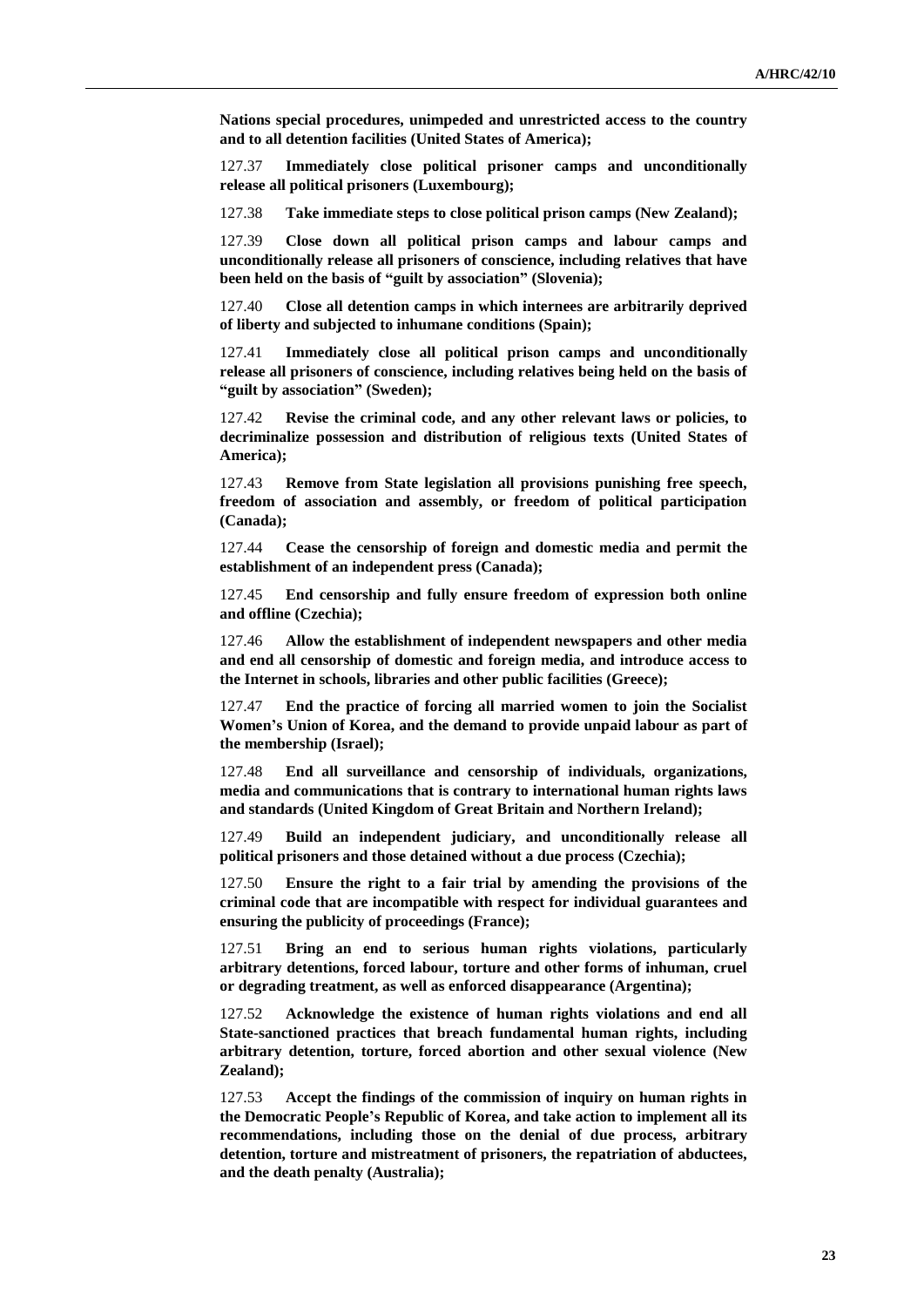127.54 **Fully implement the recommendations made by the commission of inquiry, including releasing all political prisoners and allowing for the establishment of independent media (Iceland);**

127.55 **Implement the recommendations in the report of the United Nations commission of inquiry on human rights in the Democratic People's Republic of Korea (Slovenia);**

127.56 **Effectively address chronic food insecurity, in particular early childhood malnutrition, and ensure that government policy on access to food is free of discrimination and political considerations (Austria);**

127.57 **Ensure that the Government's policies on access to food and distribution are free from discrimination and political considerations (Brazil);**

127.58 **Stop using food as a way to control its population and ensure the free distribution of food (Spain);**

127.59 **Prohibit and effectively end exploitative practices that require women who support families through private economy to contribute quotas of goods, money and unpaid forced labour for the Government and military investments (Iceland);**

127.60 **Ensure that children are protected against all forms of exploitation and forced or hazardous labour, especially as part of their school curriculum (Austria);**

127.61 **Take further measures to prevent and combat violence against children, child forced labour and exploitation and ensure that all children have access to education (Italy);**

127.62 **Take measures to prevent the militarization of children and their recruitment (Ukraine);**

127.63 **Put an end to practices of segregation and exclusion in providing care services to persons with disabilities (Costa Rica).**

128. **All conclusions and/or recommendations contained in the present report reflect the position of the submitting State(s) and/or the State under review. They should not be construed as endorsed by the Working Group as a whole.**